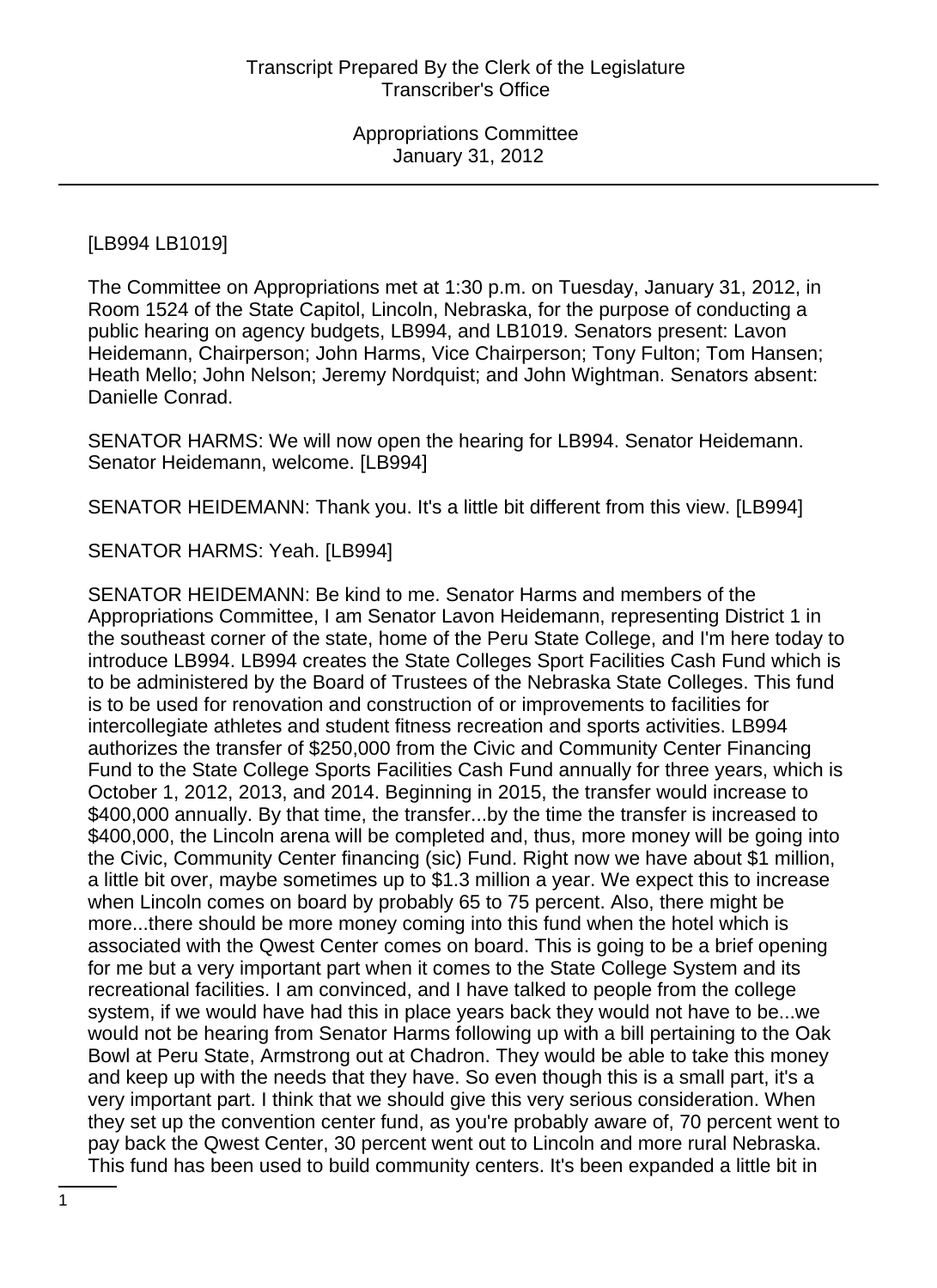Appropriations Committee January 31, 2012

recent years. Even if we pull this money out, there is still going to be, I believe, adequate money left to do still those purposes. The money that we take out will help our three colleges, which is in southeast Nebraska, northeast Nebraska, and western Nebraska. I believe it's a very appropriate use of these funds. And if we can accomplish this and accomplish what Senator Harms will introduce to us here pretty soon, I believe that, and this is a very important part for me and I won't be here when this happens, but we will have a remake of LB605. And if we can do this and, Senator Harms, when they can do that, they can dedicate their next LB605 monies, or whatever that bill might be, to educational facilities, which I think they are forced to use that type of money to do this versus for more educational facilities. I'm hoping that we can do Senator Harms's bill, LB1019, and this bill to catch up and for ongoing cost, and when the next remake of LB605 is they can use it for other facilities. With that, I know it was brief. I know hopefully we'll have more conversations in Appropriations when this comes up, but if there's any questions that you might have, I would try to answer them. [LB994]

SENATOR HARMS: Thank you, Senator Heidemann. Do we have any questions? Seeing none, do we have any other proponents of LB994? [LB994]

SENATOR HEIDEMANN: I will waive closing. [LB994]

SENATOR HARMS: Okay. Thank you. [LB994]

STAN CARPENTER: (Exhibit 5) Senator Harms, members of the committee, my name is Stan Carpenter, S-t-a-n C-a-r-p-e-n-t-e-r, and I'm the chancellor of the Nebraska State College System, and I am here today to speak in very strong support of LB994. And I want to thank Senator Heidemann for bringing this bill forward and for his remarkable foresight in this proposal. I think in its essence this proposal recognizes the tremendous benefit provided to the colleges' service regions as a result of the athletic and recreational facilities located on our campuses. As you know, Chadron, Peru, and Wayne are colleges, as I describe them, colleges of opportunity. And as Senator Heidemann pointed out, we anchor rural Nebraska from the southeast corner to the northwest corner and to the northeast corner of the state. Our institutions are not NCAA Division I institutions, nor do they aspire to that level of competition. Chadron and Wayne are NCAA Division II schools, and Peru is part of the NAIA Athletic System. So for us, when we talk about student athletes, we are talking about students first. Clearly, they are there to get an education. A few of them will go on to make their livelihood in professional sports other than, oh, Danny Woodhead, for example, or Don Beebe of maybe a generation ago. However, athletics plays a very important part in the role of the life of college students at our institutions. It serves a very important role in recruiting students. It serves a very important role in retaining students as well. In addition, intercollegiate athletics plays a very important role to the regions that we serve. It brings together the communities and folks to root for, if you will, their local college teams. And as important to student life are our strong recreational, that is not nonintercollegiate,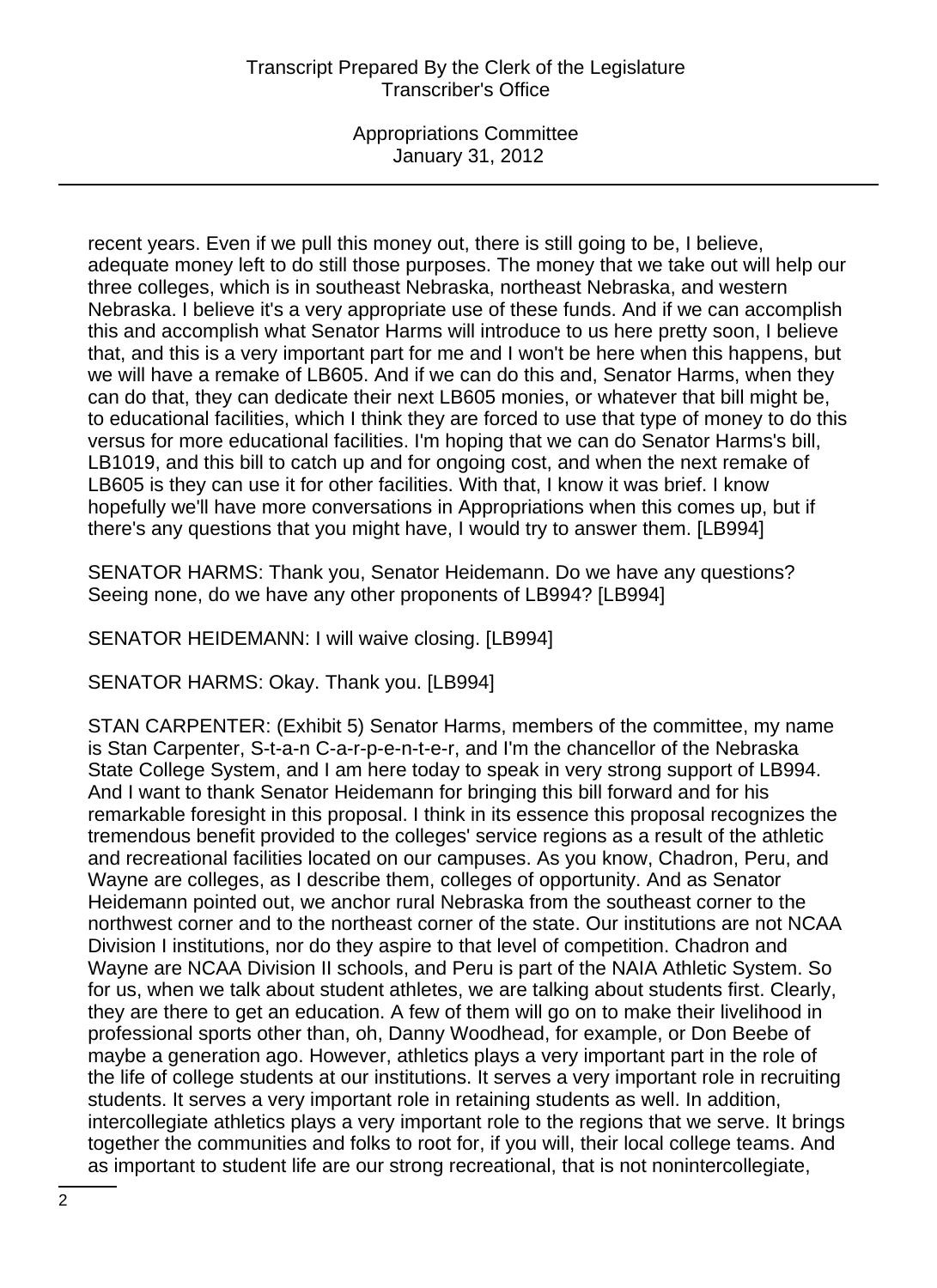Appropriations Committee January 31, 2012

athletic facilities as well. These allow our students the opportunity to participate in intramural athletics, to participate in fitness programs in a way that many of them understand what fitness is about and continue that as a lifelong exercise. We face across the State College System many challenges in providing athletic and recreational facilities for our students. Those programs, whether they're football or basketball or volleyball, are not significant revenue producers for us. These programs, these facilities are often overlooked when it comes to investment because, as Senator Heidemann points out, academic programs clearly are what we have to take care of first. But if we don't take care of these programs we will begin to see students decide to go elsewhere. Some of the examples of things that we could address, some of the facilities that we could address if this program were to be put into place would be our gymnasiums and our recreation centers, our swimming pools, our soccer fields, our football fields, our indoor and outdoor tracks, our softball fields and our baseball fields, our fitness and exercise areas, and our weightrooms, our walking trails, our disk golf courses and the like. You know and these facilities, particularly the recreational facilities but also the athletic facilities, are not just only used by our students and our staff and our faculty. They're utilized by area schools and community groups and organizations, individuals, and a host of other folks around the community and the region as well. I will ask the page if she would pass out...this is kind of an example list of the way that this outreach works to our communities from our institutions, and you'll see on this list that they include things such as games and events and camps and conferences and tournaments and workshops. These kind of events range from, oh, peewee football, I mean peewee wrestling, if you will, at Chadron, to a speaker series at Peru, and at Wayne the National Guard fitness training and relay for life exercises. This bill makes a lot of sense to me. I hope it makes a lot of sense to you as well. As Senator Heidemann pointed out, you will see in our testimony on LB1019 we would probably not have to be here seeking nearly as much money in LB1019 had this program been in place to help us address the deficits that we find in our athletic and our recreational facilities across the system. I want to thank you for taking the opportunity to...for the opportunity to speak with you. I hope you'll give this serious consideration. And I'd be happy to answer any questions. [LB994]

SENATOR HARMS: Well, thank you, Dr. Carpenter. Do we have any questions? Senator Wightman. [LB994]

SENATOR WIGHTMAN: Thank you for being here. Thank you, Senator Harms. [LB994]

STAN CARPENTER: Yes, Senator. [LB994]

SENATOR WIGHTMAN: Thank you for being here. I notice that most of the funding probably or I'm guessing most of the funding may come from donations, contributions and that sort of funds rather than the amounts that are going to go in now to the...I think there's \$250,000 for three years and then \$400,000. And then tell us what the other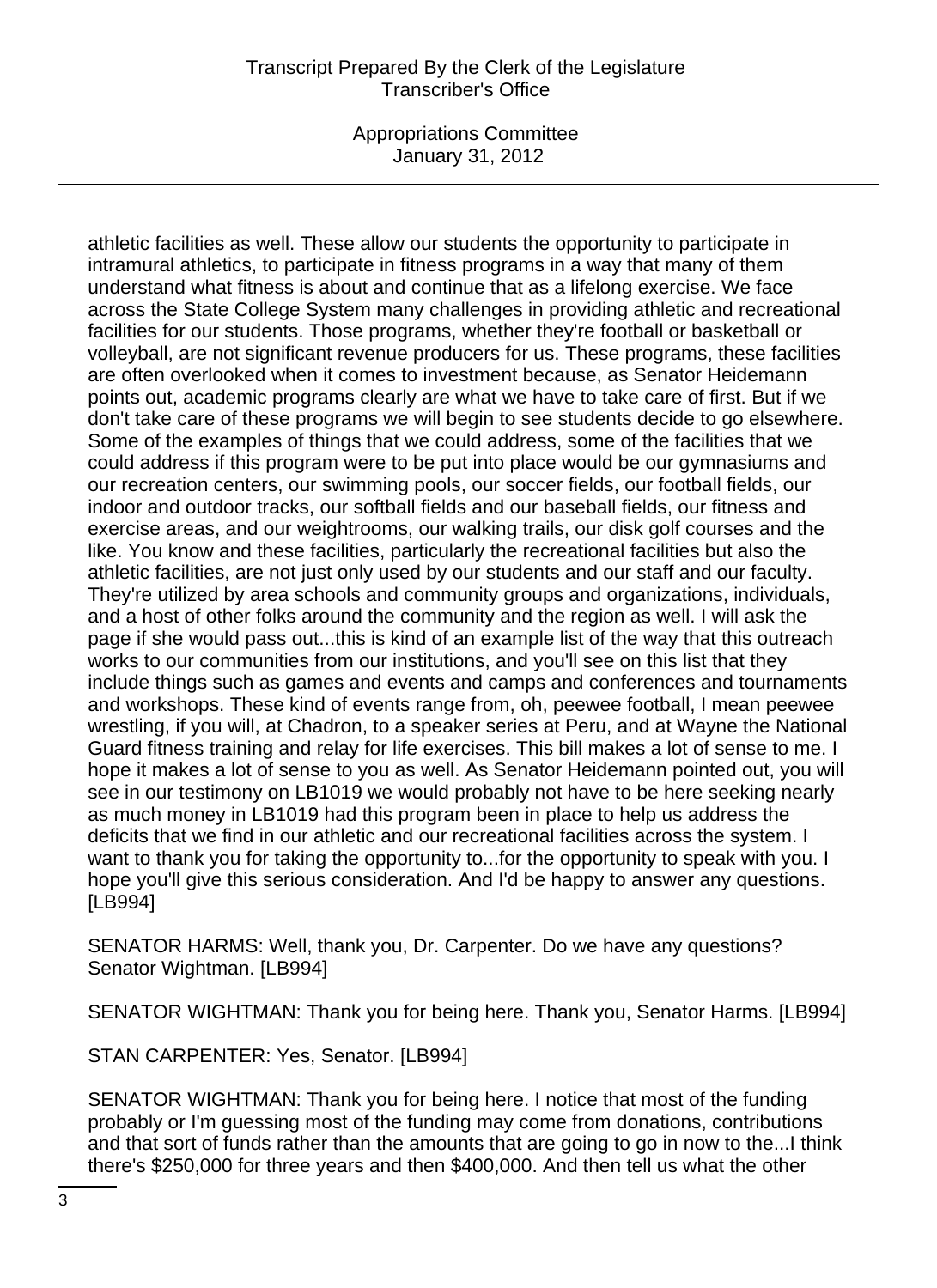sources of revenue coming into this fund would be. [LB994]

STAN CARPENTER: Well, as far as I understand it, the bill only contains those two sources of revenue. But obviously we...our colleges are in the fund-raising business. Each college has a foundation. But I must say to you, Senator, that they're fairly modest in their endowments and in their ability to raise funds, because, remember, our institutions started as normal schools. It turned into teacher training schools and still teacher education is the largest part of our academic program. And that's not to say teachers aren't successful, because they are in many ways, but oftentimes they're not very wealthy and so we are in some ways limited in our abilities to go out and raise great amounts of money, but we do. The foundations do a terrific job going out and raising money, especially for specific kinds of purposes and mostly for scholarships. Our foundations are focusing on trying to make sure that our students have enough money to buy their books, to pay their room and board, to pay their tuition and go to school. [LB994]

SENATOR WIGHTMAN: So this will be another source, I guess, that you would have from contributions that may come in to these particular funds that are being created here. [LB994]

STAN CARPENTER: That's correct, Senator, but this would give us a real strong, solid, continual source of revenue to address the shortfalls that we have across the system, because we don't have a lot of money to put into these programs. They're not revenue producers, as I said, but they're critically important to our institutions, to the educational opportunities for our students, and critically important in attracting and retaining students, quite frankly, in today's world. [LB994]

SENATOR WIGHTMAN: So if you were replacing today, and I'm sure it would vary for each of the colleges, but how much would it cost to build a new recreation facility or a new gymnasium, say, at any of the three state teachers'...we're talking in the millions, obviously. [LB994]

STAN CARPENTER: We are doing that, Senator, there's no question. If we were to build a brand new gymnasium, say, at Wayne, it would be in the millions of dollars. But right now the priority items in these arenas are Armstrong out at Chadron and the Oak Bowl at Peru. We just finished the AWAC Center at Chadron (sic), the Al Wheeler Activity Center. So in the large areas we're kind of getting caught up, if we can get these two projects taken care of. So if we can get these off the board and then we can annually look at those areas that need the most attention, we can do that. Or if we found that we are caught up, we could perhaps, and I don't know if this is...I haven't talked to the presidents about this or the board so...we could perhaps bank a couple years of this money and then do a serious renovation at one of our institutions as necessary. [LB994]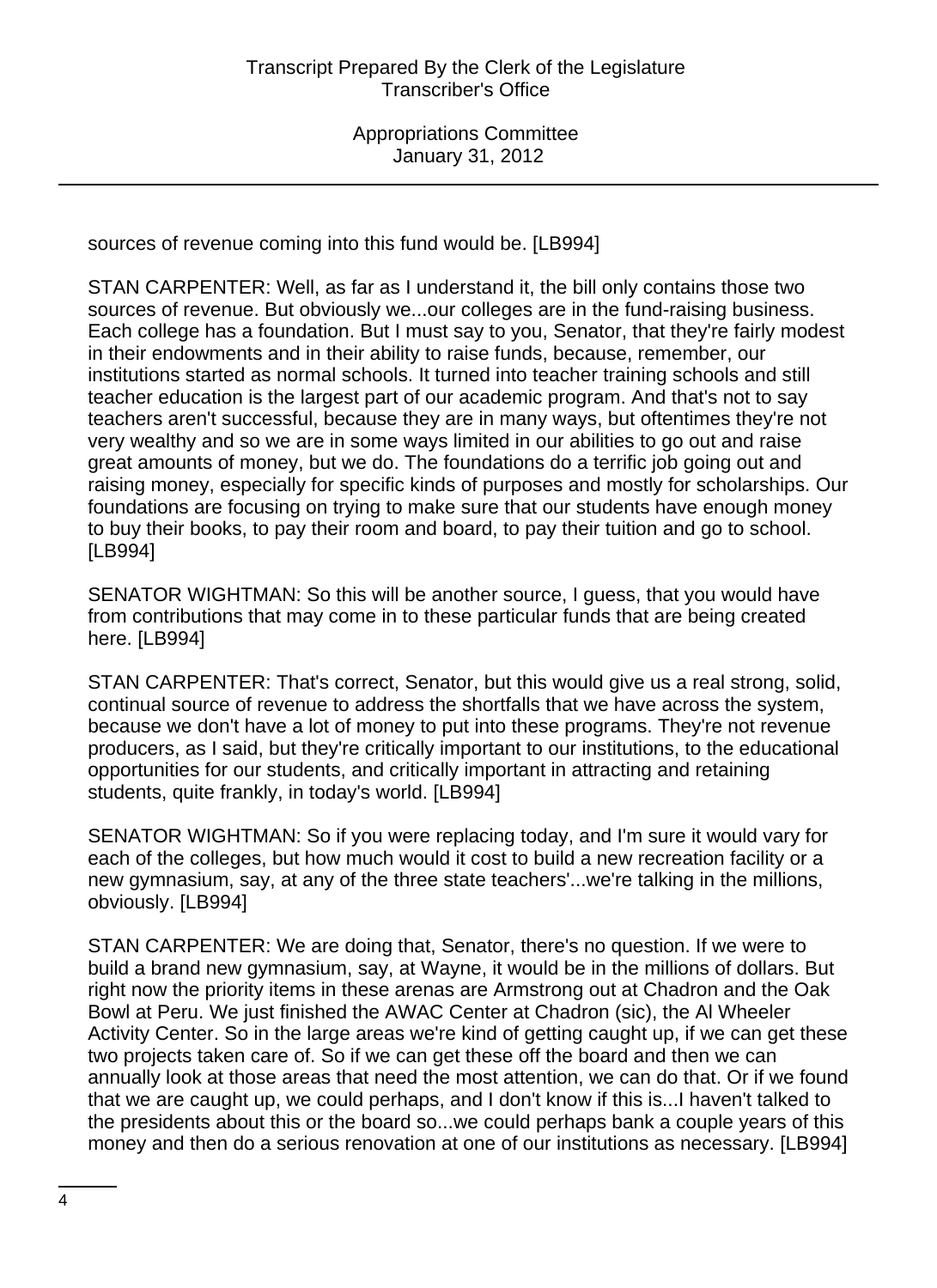SENATOR WIGHTMAN: And there's not a sunset and I'm not suggesting that there should be a sunset, because it seems to me it ought to be a continuing fund, but there's no planned sunset on this. It would continue to receive these monies from the State Treasurer every year. Is that correct? [LB994]

STAN CARPENTER: That's correct, Senator. [LB994]

SENATOR WIGHTMAN: Thank you. [LB994]

SENATOR HARMS: Thank you, Senator Wightman. Senator Nelson. [LB994]

SENATOR NELSON: Thank you, Senator Harms. Thank you, Dr. Carpenter. How, as this fund builds up then, how will the expenditures be made? Who determines what money goes where for either renovation... [LB994]

STAN CARPENTER: Sure. [LB994]

SENATOR NELSON: ...or construction? [LB994]

STAN CARPENTER: That's a good question and I can address this. I will address it also in our testimony on LB1019. But the Board of Trustees every biennium takes all the requests in from the colleges for capital construction or capital renovation, comes through my office and we put that list together. We work with the college presidents to help try to figure out what's the most important piece and then we go to the board and say, okay, board, here are the capital requests that have come forward, we need you to prioritize them; here's our suggestions. However, it's the board who makes the ultimate decision about the priorities of the system on the capital construction basis. That's what's happened since I've been here; it's happened before I've been here. And you'll hear in testimony on LB1019 that Armstrong has been on the board's priority list since about 2003 and the Oak Bowl issue has been on the drawing board since about 2002. They've moved their way up through the capital prioritization process. So it's the board who will ultimately make that decision. [LB994]

SENATOR NELSON: Thank you. [LB994]

STAN CARPENTER: Yes, sir. [LB994]

SENATOR HARMS: Thank you, Senator Nelson. Senator Hansen. [LB994]

SENATOR HANSEN: Thank you, Senator Harms. Stan, it's good to see you here today. [LB994]

STAN CARPENTER: Thank you. [LB994]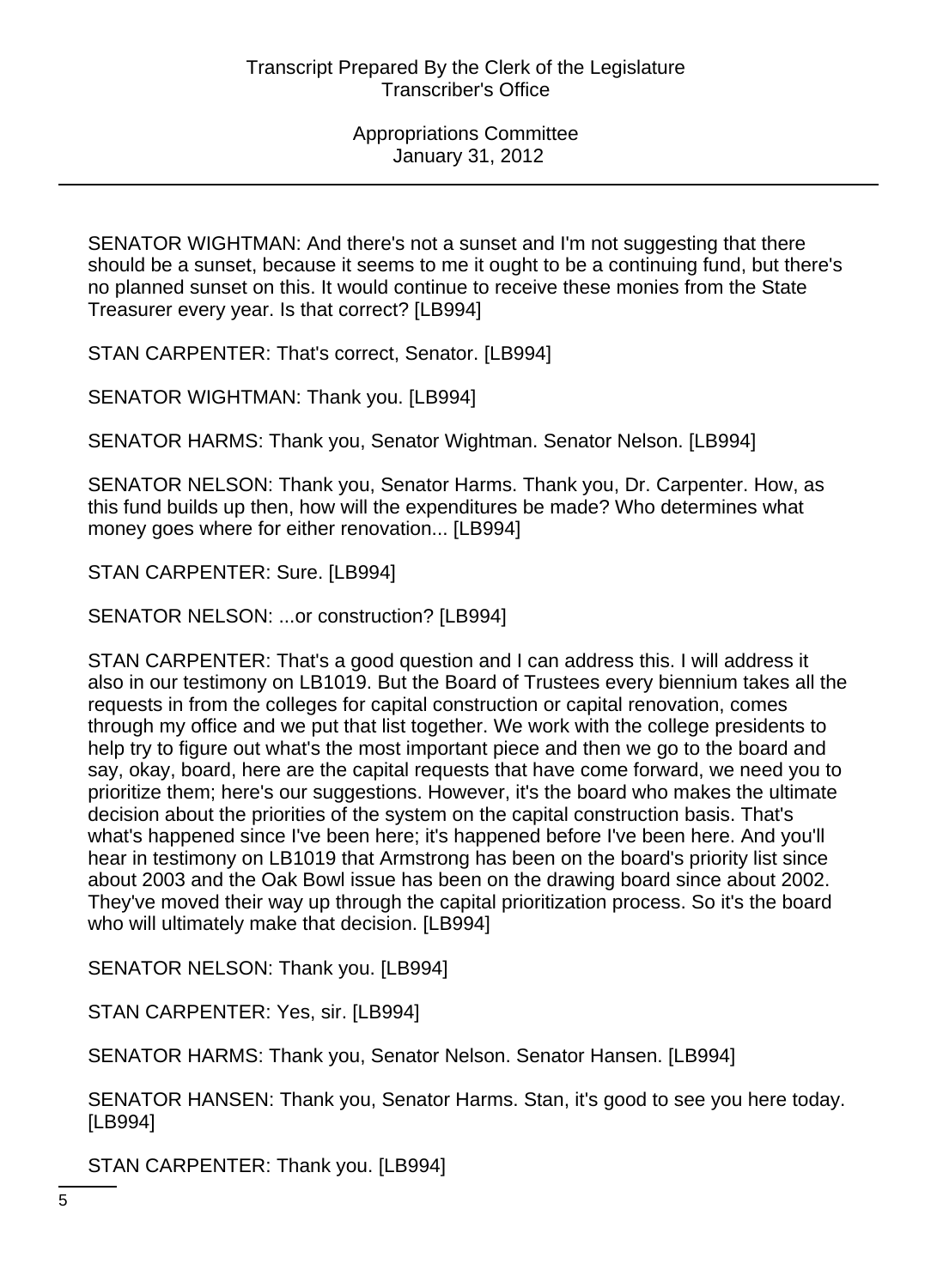SENATOR HANSEN: I had a very...and this is for the benefit of the rest of the Appropriations Committee, I had a very interesting trip to Chadron last summer and did see some of these things at first sight, and I'd like to go to Peru and to Wayne both, not on the same day but... [LB994]

STAN CARPENTER: Well, we would be happy to have you, Senator. [LB994]

SENATOR HANSEN: But it's interesting, you've almost got to be there to see the problem, some of the structural problems of what we'll address in LB1019, but still this seems to be a logical...not a huge amount of money to start some of these projects, so... [LB994]

STAN CARPENTER: Well, thank you, Senator. I think it is. And again, I want to thank Senator Heidemann for his foresight in this. It's a unique way for us to deal with issues that are critically important to us and do it in a way so that we don't wind up in a position where we have so much deferred maintenance that we have to come in and seek significant amounts of money. So I would agree with you. Thank you. [LB994]

SENATOR HANSEN: Thank you. [LB994]

SENATOR HARMS: Thank you, Dr. Hansen...Senator Hansen. Do we have any other...do we have any other questions? Dr. Carpenter, thank you very much. [LB994]

STAN CARPENTER: Thank you, Senator Harms. I appreciate it. [LB994]

SENATOR HARMS: Do we have any other proponents for LB994? Seeing none, do we have any people who would like to testify as opponents for LB994? Seeing none, do we have anyone who would like to testify in a neutral capacity for LB994? Seeing none, we will close the hearing for LB994. [LB994]

SENATOR HEIDEMANN: We will now open the public hearing on LB1019. Senator Harms. [LB1019]

SENATOR HARMS: (Exhibit 6) Thank you, Senator Heidemann and colleagues. My name is John N. Harms, H-a-r-m-s. I'm here to introduce LB1019. First, Senator Heidemann, thank you for giving me the opportunity to visit with my colleagues about LB1019. I have some very strong views about this bill. It covers two projects, which you've heard mentioned by Dr. Carpenter. It's the Armstrong Gymnasium at Chadron State College, and it's the Oak Bowl at Peru State College. What I'm going to do today is give you some overviews. I've had the opportunity to go to both locations. I've seen Chadron, I've seen Armstrong, I've seen the Oak Bowl, so I have a pretty good understanding about the conditions of them. So today I'm going to give you just a brief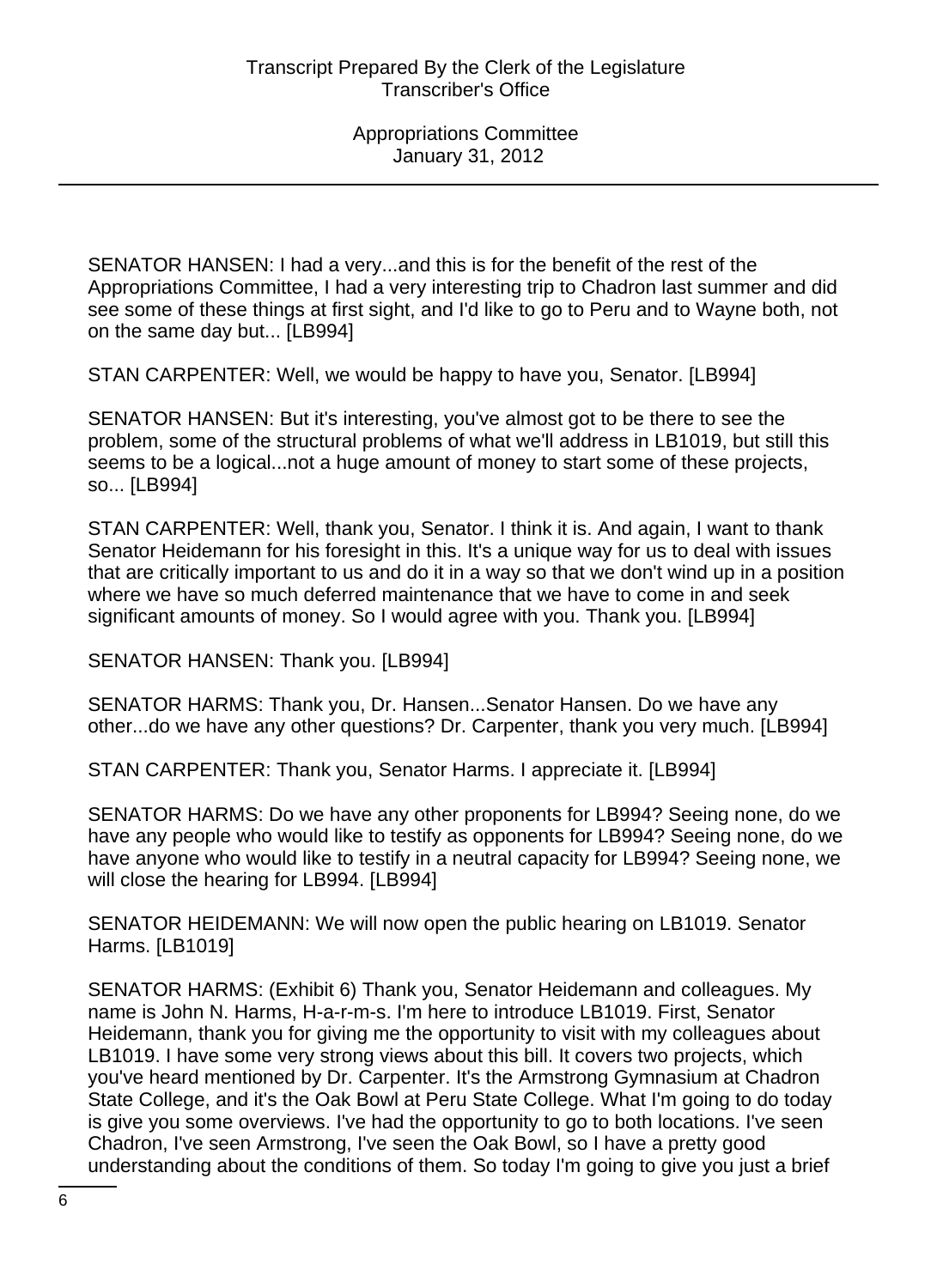Appropriations Committee January 31, 2012

overview. Then there will be other people who will come before you to give you maybe a little more detail in regard to the project and maybe be able to answer some of the more specific questions for you. First, I'd like to start with the Armstrong Building that's in Chadron State College. This building was actually built in 1964 for a total amount of about approximately \$600,000 and, quite frankly, there has been very little added money towards maintenance or anything else of that facility since the time that they built it. And Senator Hansen mentioned to you that both Senator Hansen and I had the fortunate opportunity on October 10 to see the Armstrong facility. And while I was there, I was alarmed and had some extreme concerns about the conditions of the facilities and its ability to serve students. It's just not good in this modern age. I noted that there are programmatic as well as there are physical deficiencies that are critical to this facility. In fact, colleagues, I would have to tell you that there are probably better high school facilities than you'd find at Chadron State College or even at the Oak Bowl. There's better public school facilities. And I can tell you at Western Nebraska Community College just south of Chadron State College, their facilities puts this building to shame. The building was designed also before women athletics became a very strong point in higher education and the flow back and forth is just not what it needs to be. And to be honest with you, I believe that Chadron State College is a risk to a certain degree, unless we start to correct some of the deficiencies and particularly in dealing with women athletics. This facility has served the college well for 50 years and it's well overdue a major remodeling and renovation because it's needed so badly. When I was there, I noticed that there was potentially some really serious liability concerns. I don't know, maybe it's just my education and training experience that I have, in the past, my past world, I always look for those kinds of issues. And I can tell you that the area that has me with the greatest concern in the facility at Chadron, the Armstrong facility, is the weightroom. It's undersized, it's cramped, it's overcrowded. And every athlete that goes in there, quite frankly, is at risk and I don't think we can continue to tolerate this. The gymnasium is the biggest facility portion, main gymnasium is the biggest space that they have for any kind of large opportunities for crowds of people, whatever it might be. They have their commencement activities there and I've had the fortunate opportunity to participate in that. I'm really very surprised, to be honest with you, that they've gotten by with the Fire Marshal. You see some pictures in there. It's absolutely jam-packed and it's just not appropriate. Not only that, the people who are on the stage, the people who are going to participate, put on their robes and things in the locker room which opens your eyes just to go in there. It's a true experience. It just isn't appropriate. You know, in my previous world as a college president, I can tell you that one thing I learned very quickly, if you're going to attract students to your institution, you have to have appropriate facilities. Kids today really look at that very strongly and if they come from a school that has better science labs, better biology labs, better technology labs or better athletic facilities than what they see at the college, they're not coming. They're just not going to come. Some may change their mind a little bit if you give them a scholarship, but you have to entice them. And the way the campuses look when you drive on is a major factor in parents and students in deciding, you know, this is a place that cares,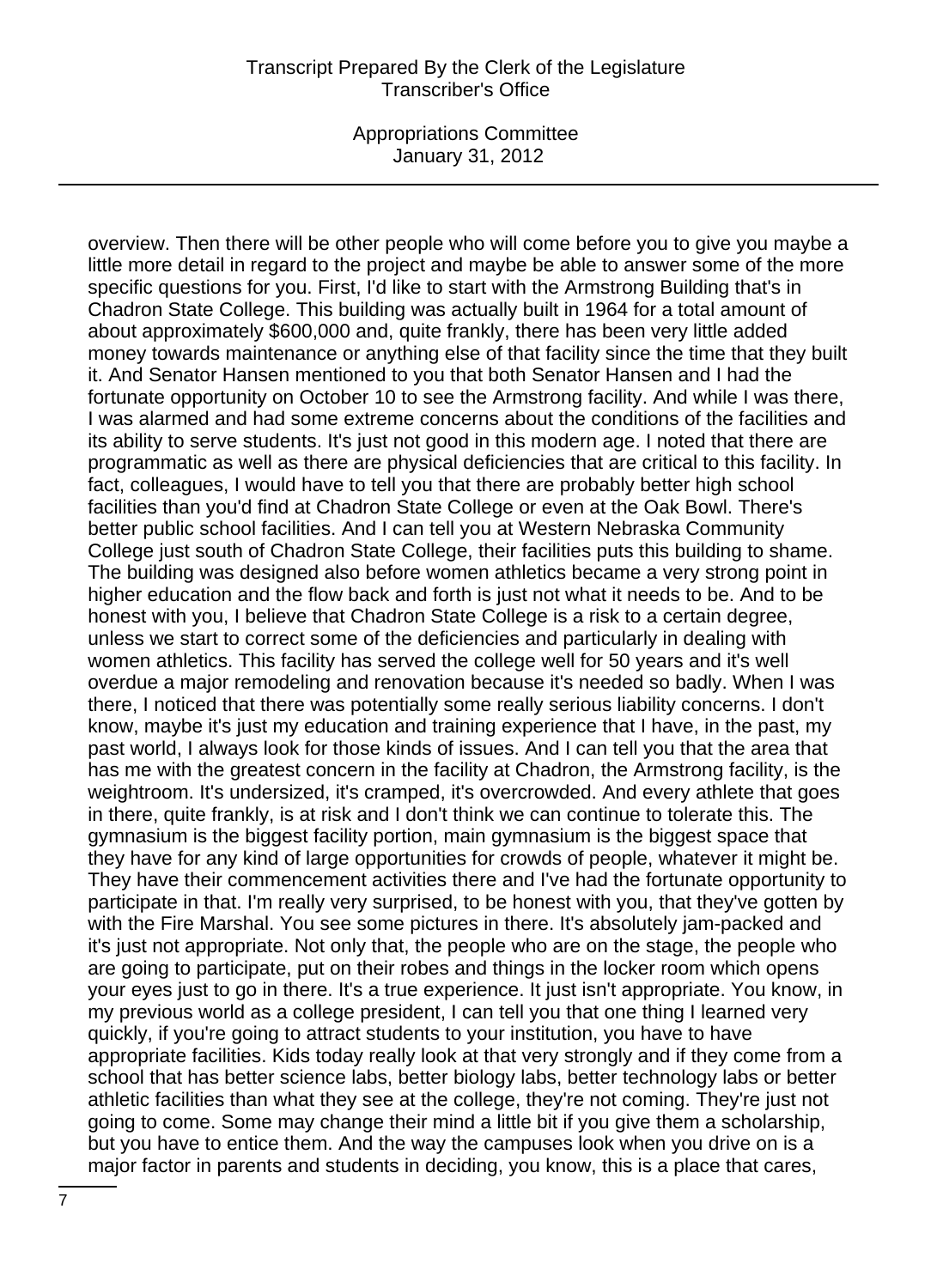Appropriations Committee January 31, 2012

this is a place that's well-maintained. This will carry over to their thoughts about the kind of instruction they're going to get when you look at the facilities and you look at the grounds itself. Chadron State College and their foundation have made some pretty strong commitments here. The college has already spent \$44,000 for their planning, plus they've put away \$775,000 for the project, and for a small institution that's a lot of money. Their foundation is committed to \$1.2 million towards this project, which I think is important, and both the college and the foundation are committed to this. So this project is really needed, it's well overdue, and it's time to bring it up to what I call the modern world where you can put technology in there. I don't know if those...if the book would show you some of the wires and things that are hanging out. But today when student athletes come to an institution, they want to be able to go to a gymnasium or to an athletic center or to a field house, whatever terminology you care to use, and they want to see modern technology. They want to be able to see technology. They want to be able to see the computers. They want to have space where they can have this broken down and they can have time with their coaches. This just simply does not happen. It's very difficult at Chadron and we need to have state-of-the-art facilities so we could begin to track the students of the future. When I went to Peru State College and I visited the Oak Bowl, I would have to tell you, colleagues, that I was pretty much shocked. In all my life I've been in education, higher education, done lots of consultant work over the years helping colleges with troubled institutions, but I was truly shocked when I saw the Oak Bowl. It was constructed in 1900. I don't think I should probably have to go any further than that. You can imagine that it was...it was constructed in 1900 what it might look like. Well, it's worse than what you probably think. They have concrete bleachers and those bleachers are this tall, I mean, excuse me, the steps down are this tall. I was so fortunate my wife decided to stay with the president's wife because I can tell you she could not have maneuvered those steps, down that stadium steps and those bleachers. There's just no way. The seats in there they got from someplace else that they were throwing them away, giving them away or whatever they did. They put them in. So they've added a few things over the years but not very much, and I saw similar things with the Oak Bowl I saw with the Chadron State College project. They're both programmatic, they're both physical deficiencies, very little if any improvement occurred, I hate to say this, probably since 1900, probably the bleachers, that's about it. I would tell you that of all the places that I have visited, this has some of the greatest safety and liability concerns of anyplace I've been. The people that go to see those games are at risk because they can't maneuver those steps. I don't know what they do with people that are a little older, such as myself. It is almost impossible to maneuver those steps to get to the seats. There are no handrails. As I said, the concrete steps are very difficult to navigate. There's limited public parking. There's no handicapped accessible parking at all, which tells me right then that this is a problem. Rest rooms for ADA compliance just don't exist. I don't have to tell you that caught my attention because I would guess that there's probably maybe 1,500, 2,000 people who attend those games, maybe a little more, I don't know. But when I looked at the women's facilities, they had three stool toilets, and in talking with the staff there, after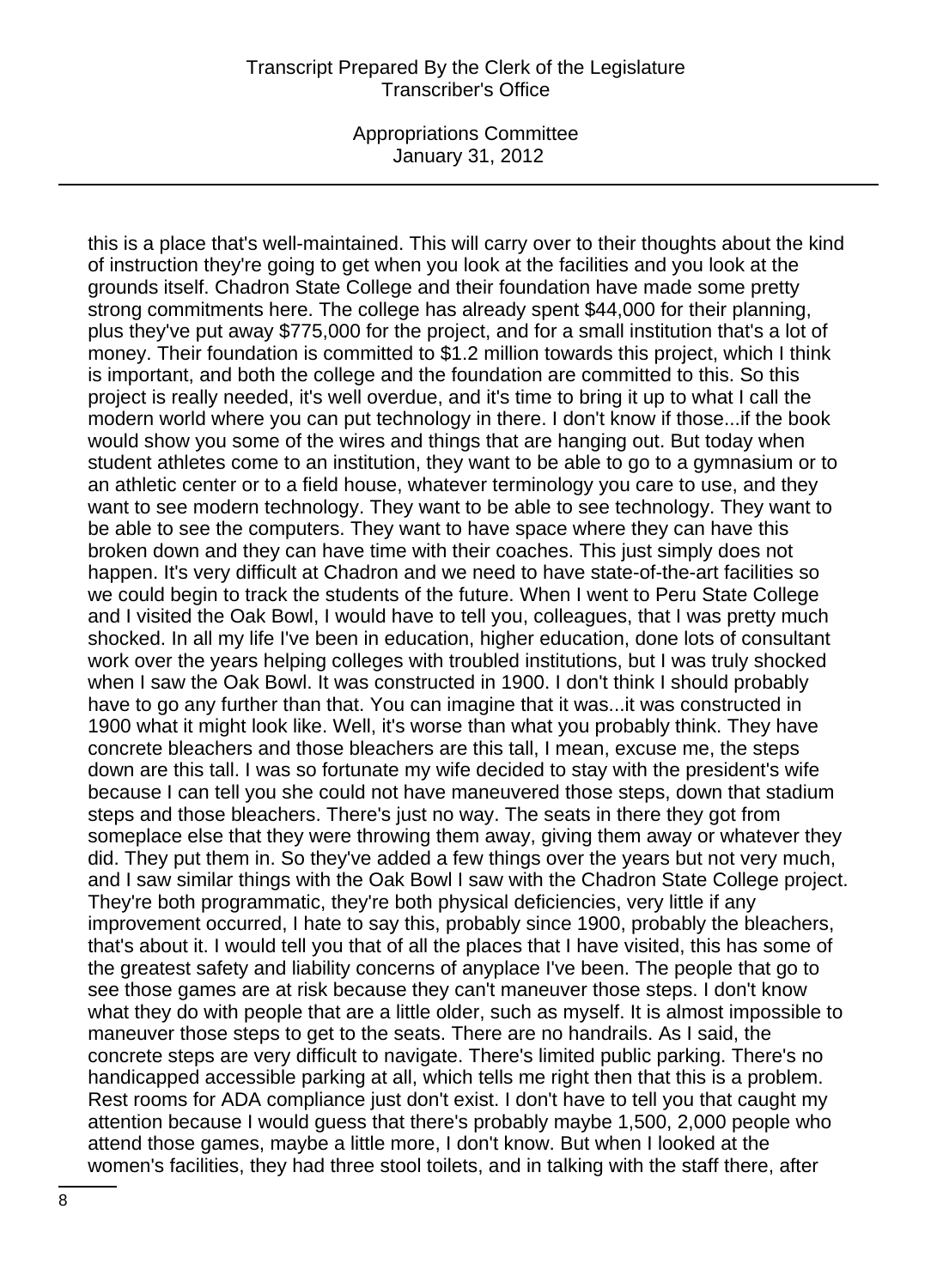Appropriations Committee January 31, 2012

people leave that portion of the building they have to go in with a plunger to plunge it so they can get it to drain. Doesn't say much about what we're doing here and I just have, as I said, have difficulties with this because it's just not appropriate. And when you look at the facility, the bowl itself, where the football plays...where they play their games is absolutely beautiful. I mean it's absolutely just kind of breathtaking. It's quiet. It's got a great touch there. But the tragedy of that is they've got a drainage ditch that I think runs to the north and when I took a good look at that from a distance, anybody who's coaching there from another team would have to be concerned about the liability question. Because when an athlete focuses on a ball that's being thrown to him, if it's overthrown he could very well end up in that drainage ditch and have a serious injury, and that runs right along the guest sidelines. And in the front of the concession stand that I looked at, there's a little paving that's kind of a drainage place where water will run down because it's kind of built in the setting of the hill. If you have just a little bit damp weather, you're going to be standing in water. And I can tell you that the concession stand is really not a concession stand. It's that poor. And they have no visiting locker rooms so when you come to play there, there are no locker rooms for the visitors. So what this funding does and what this project is, is to correct the deficiencies that are there, quite honestly, in a state entity, such as this great state, should never, ever exist, period. They'll cover the drainage ditch and that will allow them to maybe expand into women's soccer and grass that in. They'll cover the top of that. They'll also address the drainage issues that they have, which are really severe. They'll replace or they'll replace some of the structures for some of the facilities, including the press box, including an entry plaza, concourse, rest rooms, and make it ADA...meet the ADA standards. And they'll remodel the existing field house. I want to talk about that just a minute. When you talk about and think in your own mind about a field house, what do you think about? Usually a large facility, you've got a lot of space, lots of opportunities. Lots of times the field house has basketball courts on it, the whole series. This is just a small building, and I would say in some homes probably their family room and their living room would be bigger than this, okay? They put a hundred and some athletes or more athletes, football players in there; they're standing on top of each other. There's no way the coaches can get these kids together to have a decent conversation when they're not standing on top of each other. And so what I'm saying to you is that I think it's time to fix this. I think, to be honest with you, both of these facilities are embarrassing for this great state. And so in closing, as I said earlier, there will be some other individuals that will come before you that have a heck of a lot more knowledge than I have, especially just for the two trips, one in Chadron and I guess one in Peru. But I do have concerns and I would be hopes that...I think Senator Hansen brought out a very good point. You have to see this to understand it. And I know that Senator Heidemann or I would be very happy, or both of us would be very happy to make arrangements for you just go down and look at that. It's a little more difficult to get to Chadron. You'd have to take our word for it. But if you're out there, Senator Hansen has had the opportunity to see it. He understands it. I've seen this. But Peru is close enough, in an hour and a half we can be there and you can see it for yourself and understand where I'm coming from and what I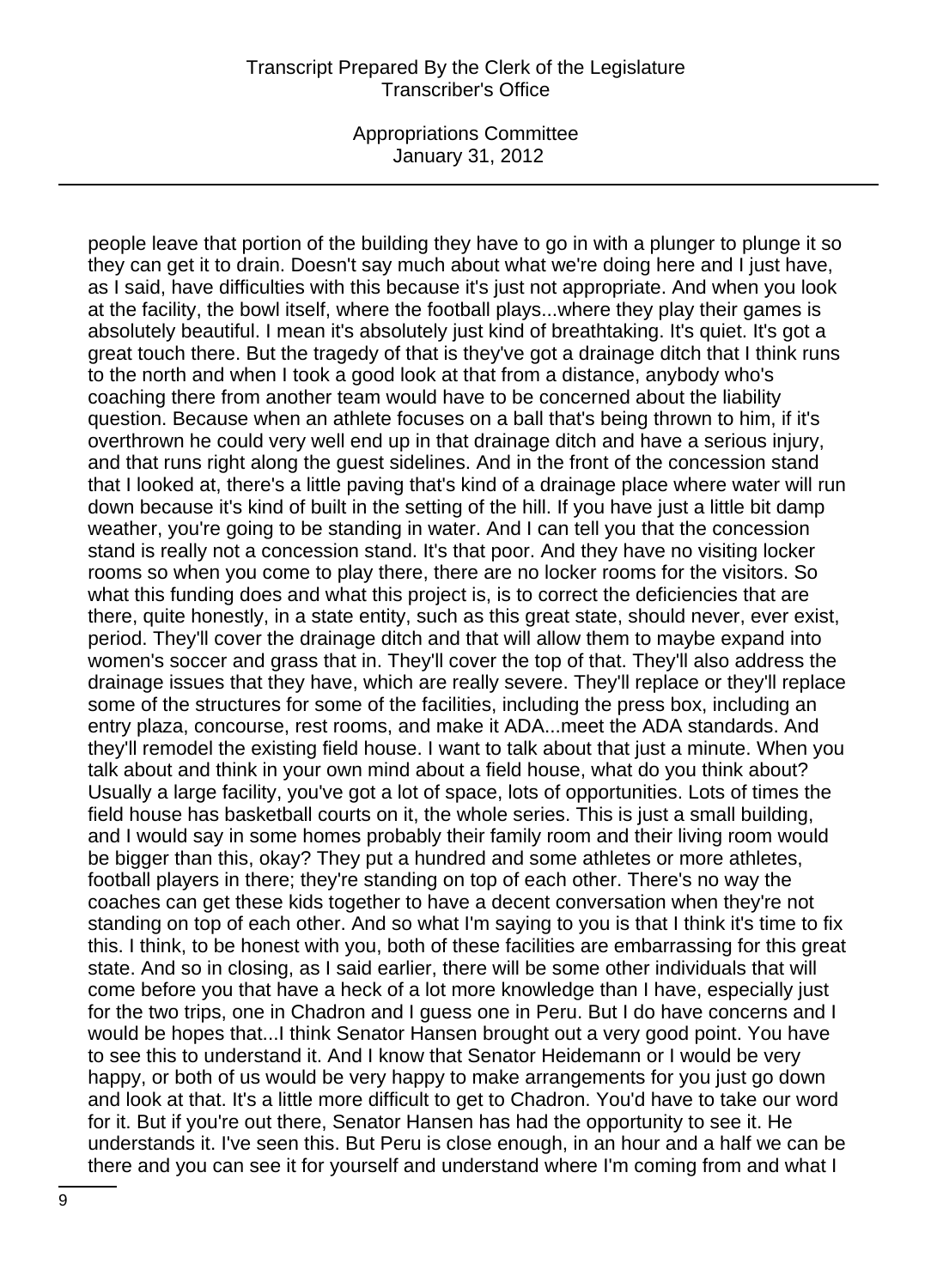observed, what I saw. So, Senator Heidemann, thank you, and I complete my testimony. Be happy to answer any questions or we can just allow those to be with the people that are coming up. [LB1019]

SENATOR HEIDEMANN: Thank you for letting us hear about LB1019. Are there any questions? Senator Wightman. [LB1019]

SENATOR WIGHTMAN: Thank you, Senator Heidemann. Senator Harms, would you suggest that for someone of my limited mobility that it would not be a good place to attend a football on Saturday afternoon? [LB1019]

SENATOR HARMS: No. No, it would...no, it would not be. You and my wife both, that's not the place for you to go. [LB1019]

SENATOR WIGHTMAN: Thank you. [LB1019]

SENATOR HARMS: Now they will let you sit up I think clear to the top, but you're not going to be in where you're going to want to be, John. [LB1019]

SENATOR WIGHTMAN: No aerial service to get me up towards... [LB1019]

SENATOR HARMS: No, I don't think so. [LB1019]

SENATOR HEIDEMANN: Are there any other questions? Senator Hansen. [LB1019]

SENATOR HANSEN: One question maybe for you more than...but, Senator Harms has been to Peru. Where is Rulo from Peru? [LB1019]

SENATOR HARMS: Yeah, I don't know that for sure. [LB1019]

SENATOR HANSEN: But you've been to Harrison. [LB1019]

SENATOR HARMS: Yeah. [LB1019]

SENATOR HANSEN: You know how far it is from Rulo to Harrison? [LB1019]

SENATOR HARMS: No, I don't. [LB1019]

SENATOR HANSEN: Trivia question: 577 miles. [LB1019]

SENATOR HARMS: Thank you. I've always wanted to know that. [LB1019]

SENATOR HANSEN: Thanks. Thanks. (Laughter) [LB1019]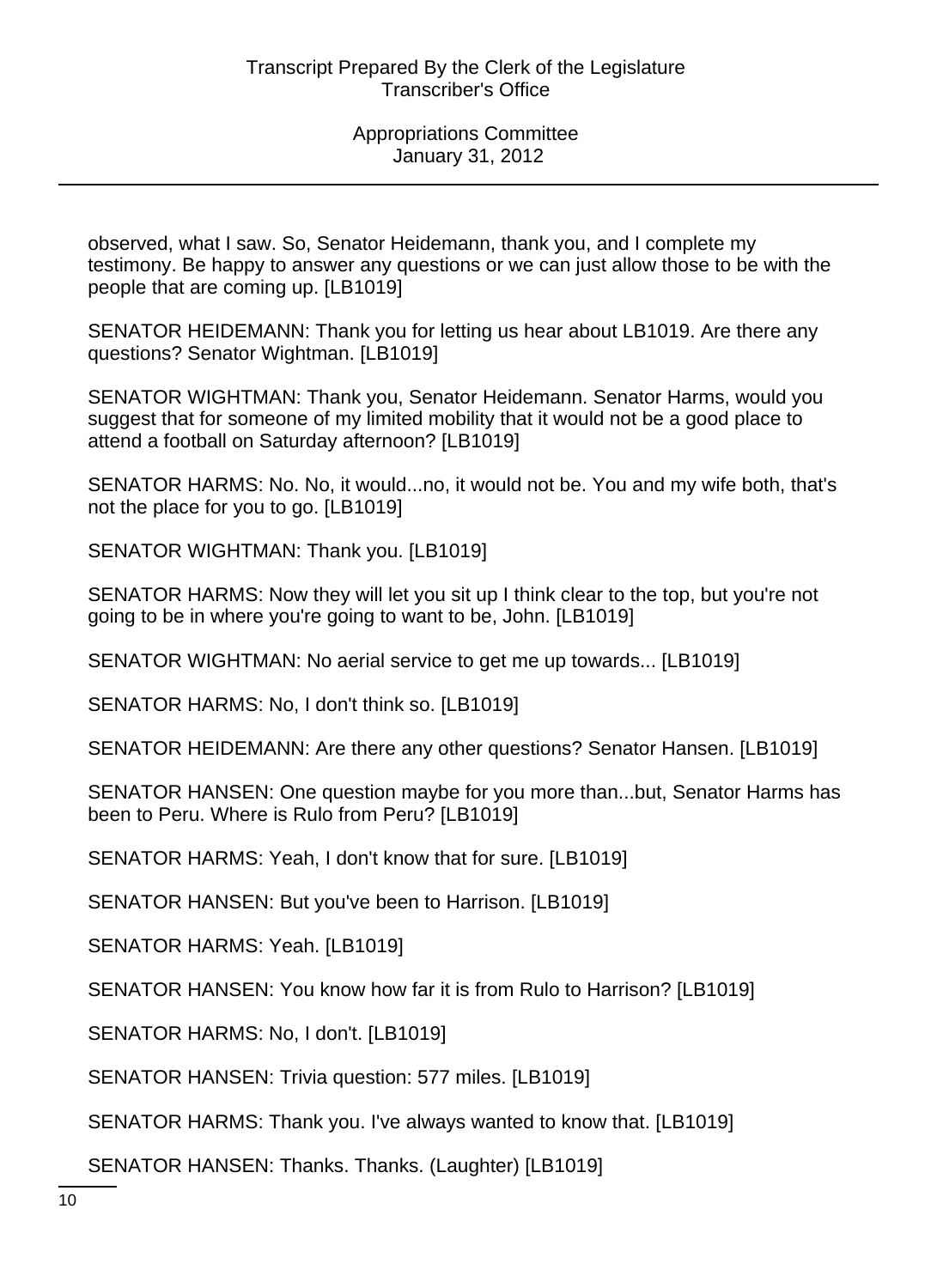SENATOR HARMS: You're very gracious and kind. [LB1019]

SENATOR HANSEN: Well, it's a big state. That's...I guess that's the point. It is a big state. I mean we have a college in the southeast corner, we have a college toward the northwest corner... [LB1019]

SENATOR HARMS: True. [LB1019]

SENATOR HANSEN: ...and it serves a huge state. [LB1019]

SENATOR HARMS: It does. [LB1019]

SENATOR HANSEN: And students, we can't get students from the west to come to, you know, our larger universities. And we need to... [LB1019]

SENATOR HARMS: I agree. [LB1019]

SENATOR HANSEN: ...we have a state college; we need to take care of it. [LB1019]

SENATOR HARMS: See, I agree with that. You know, both Chadron State College and Peru have beautiful...it's a beautiful campus, beautiful facilities, and it's time to make that final investment to get it to where it needs to be. So, Mr. Chairman, I would waiver my closing. [LB1019]

SENATOR HEIDEMANN: You talked a lot about the Oak Bowl and the challenges, the need, and I was with you when we was in Peru and you went through the rest of the facilities, the rest of the colleges...the rest of the college. [LB1019]

SENATOR HARMS: Yeah. Yes. [LB1019]

SENATOR HEIDEMANN: We might not be proud of the Oak Bowl in southeast Nebraska, but we're very, very proud of Peru State. [LB1019]

SENATOR HARMS: Yeah, let me... [LB1019]

SENATOR HEIDEMANN: And I would like you to touch base just briefly on the rest of the... [LB1019]

SENATOR HARMS: Yeah. Hey, thank you very much for doing that because I didn't want you to look at this as all gloom and doom and very poor. I was really excited and I told Senator Heidemann when I came back it's kind of like when he goes home and gets around the fields and gets around the cattle and all those sort of things that's part of his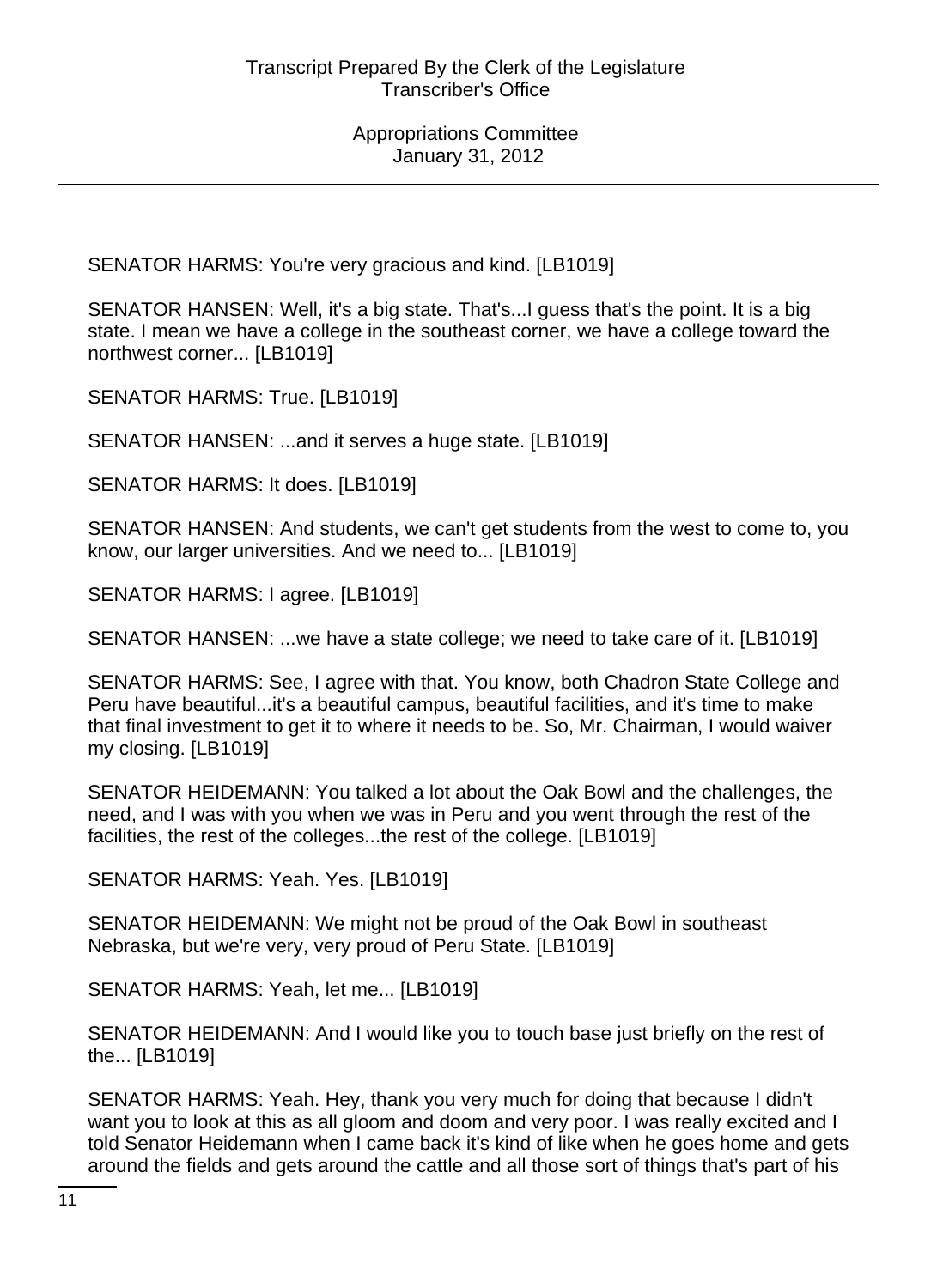Appropriations Committee January 31, 2012

life that I'm sure he feels very comfortable and gets rejuvenated. I'm going to have to tell you, I got rejuvenated when I went there. It was so much fun for me to be there. The facilities are absolutely beautiful. They have done some marvelous things, I mean in every category. The only place that I've seen that really needs to be fixed badly is what we just described. The rest of it is an absolutely beautiful little campus. I would not object for my children going there or my grandchildren going there. It's just you have to go see it. For a small campus, it had been 40 years since I've been there and I have to tell you it changed tremendously. I had something locked up in my mind that was different, and when I walked in there I really got excited and I was excited about what their plans are and the innovation that they have done with some of their facilities and their science labs and all the things we saw. Their library is just phenomenal. I mean it's just an absolute beautiful school and I would encourage anyone to go to that school. [LB1019]

SENATOR HEIDEMANN: And I want to touch briefly, and this is a little bit of a comment and then you can follow up or whatever, I know your former life and what you was involved with, with the Community College System, and I've become very, as a state senator, I've become very aware of the college system that we have, which is Chadron State, Wayne State, and Peru State. And also I think everybody on this committee has become very well aware of the university system. I believe that they all serve distinctive but different roles in educating our children. And when it comes to the college system, for four-year degrees or a master's, I think that they fill a different role for kids that maybe come from a different part of the state, the more rural part, or even kids that come from Lincoln and Omaha that don't quite fit in at a larger setting. I've been aware of situations where, and not belittling the university system whatsoever because I am a supporter, but got a Regents Scholarship to the University of Nebraska. Within two weeks they were at a college system setting because they couldn't fit in. Your comment as far as the college system and the community college and university system? [LB1019]

SENATOR HARMS: Absolutely. Yeah, I think they definitely have a role in this great state and I'm a great example of that, Senator. I graduated from a rural high school. There were 30-some in my graduating class. I went to Chadron State College. I was frightened. I mean I didn't know whether I fit. I came from a small rural school, not the greatest student at that time because I liked athletics, I liked to go fishing and hunting. I was perfectly happy. So I went to Chadron State College not knowing for sure whether I really fit there, and I remember their class was one of the biggest classes they ever had. I think it was like 300 students. Now they're almost 3,000 students. But if it would not have been for people like Ross Armstrong, who was a gentleman who was...they called him at that time dean of men and also the athletic director, getting a hold of me and kind of showing me the way. But he cared for me and he saw something in me that I didn't see in myself and I found myself at Chadron State College. I was exposed to art and I was exposed to all kinds of other things that I never was exposed to in a small school,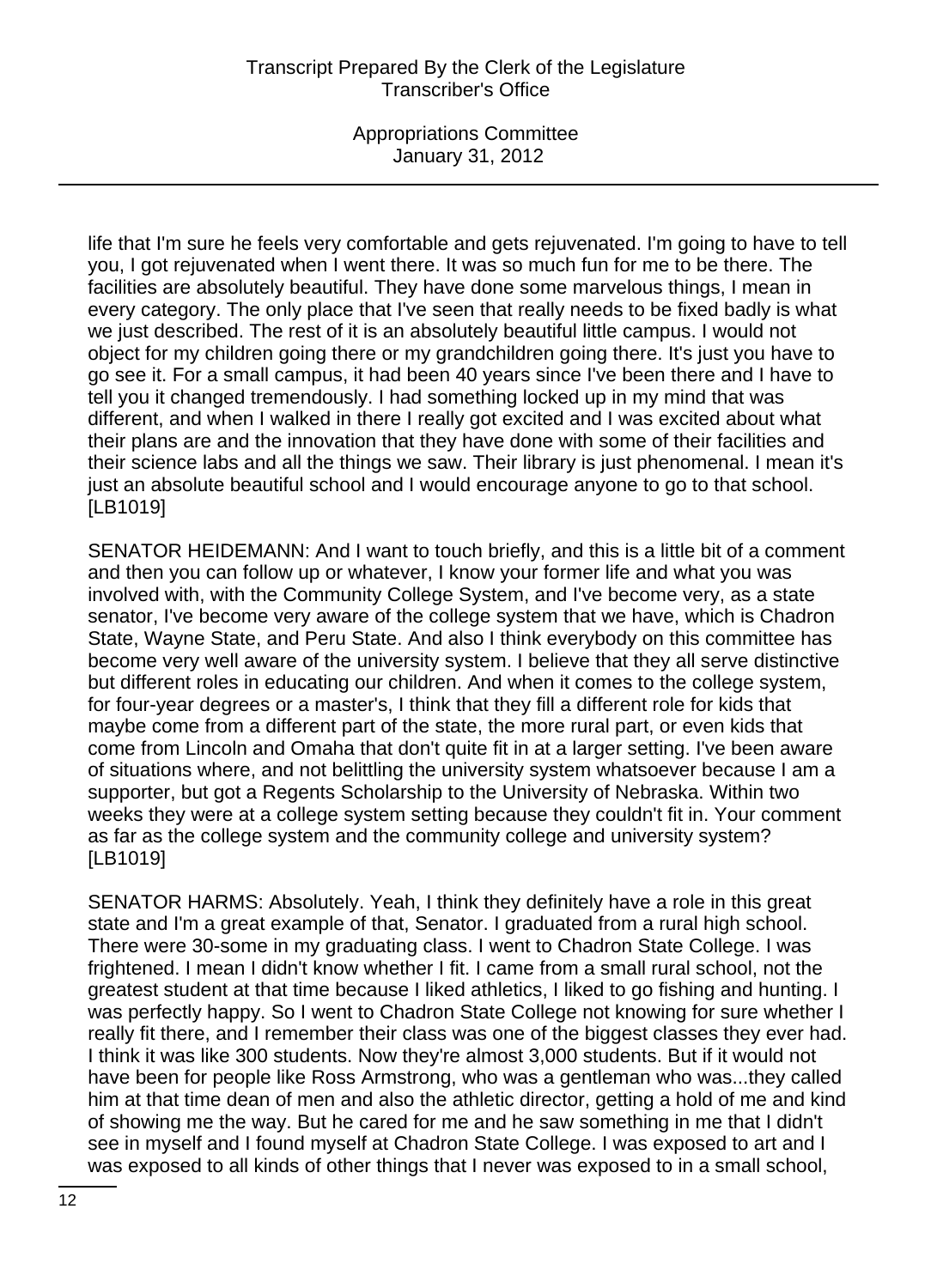and it turned me on. I got excited about learning. Learning was then fun for me. Up to that point it never had been. And if it wouldn't have been for Ross Armstrong and people of that college, when I was a sophomore I was thinking about just quitting. I saw all of my friends, you know, have automobiles and that stuff. I could just hardly afford to go to school. And those people reached out and said to me, you're worth saving. That's what it's about. That's the thing that you find in these state colleges and these smaller schools. There's a role for them and there was a role for me or I wouldn't be here today. So there is a role for them and I'm proud of what they do. [LB1019]

SENATOR HEIDEMANN: Thank you. Senator Nelson. [LB1019]

SENATOR NELSON: Thank you, Senator Heidemann. Thank you, Senator Harms. This is a very good pictorial display here, very helpful. [LB1019]

SENATOR HARMS: Well, I had nothing to do with it, Senator Nelson, so okay? [LB1019]

SENATOR NELSON: All right. Do you have that in front of you though? [LB1019]

SENATOR HARMS: Yeah. [LB1019]

SENATOR NELSON: Do you have this in front of you? [LB1019]

SENATOR HARMS: Yes...no, I don't. Yes, I do. I lied to you. [LB1019]

SENATOR NELSON: Okay. This...I don't know whether you're directionally disadvantaged or not but this vision for the Armstrong Gymnasium, that's the last page there... [LB1019]

SENATOR HARMS: Uh-huh. [LB1019]

SENATOR NELSON: ...on Chadron,... [LB1019]

SENATOR HARMS: Sure. [LB1019]

SENATOR NELSON: ...I'm trying to figure out which is the existing structure. And maybe someone later I can ask, just for my own information. [LB1019]

SENATOR HARMS: Well, if you look right at the front, where it says Chadron State College, as you open it up, that's the facility as you see it today, the Armstrong educational facility like this. [LB1019]

SENATOR NELSON: Yes, but I can't tell from that when I see this. And I'll just ask Mr.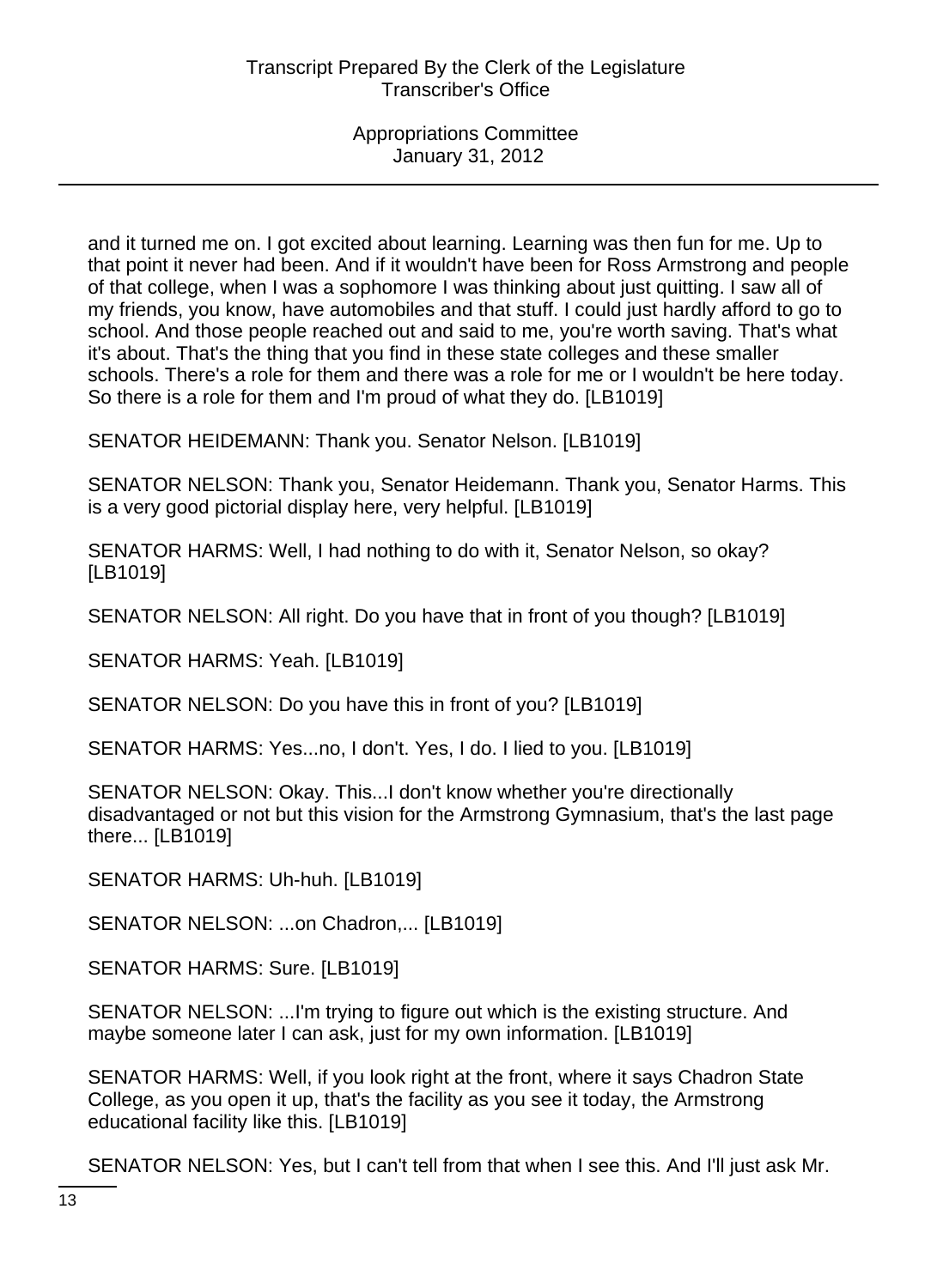Carpenter. [LB1019]

SENATOR HARMS: Yeah. Well, I want to make sure I don't say the wrong thing but... [LB1019]

SENATOR NELSON: Okay. This last, all right, last page, you find where it... [LB1019]

SENATOR HARMS: Yeah, I see where you...I see where that's the vision of it. I think that's the future expansion of it. [LB1019]

SENATOR NELSON: Yeah. Right, and... [LB1019]

SENATOR HARMS: Yeah, they're looking at expanding that in the future. [LB1019]

SENATOR NELSON: Yeah, it appears to me that the blue portion must be the existing structure? Is... [LB1019]

SENATOR HARMS: You know, Senator Nelson, I wish I could tell you but I'm color-blind... [LB1019]

SENATOR NELSON: All right. Okay. [LB1019]

SENATOR HARMS: ...so you really, you need to get somebody else up here. I'll give you the wrong answer, there's no question about it. [LB1019]

SENATOR NELSON: All right. Thank you, Senator Harms. [LB1019]

SENATOR HARMS: My wife will tell you that too. [LB1019]

SENATOR NELSON: Okay. [LB1019]

SENATOR HARMS: Senator Heidemann, thank you. [LB1019]

SENATOR HEIDEMANN: I think that was the last question. There's just nothing you can say to that, is there? (Laughter) [LB1019]

SENATOR NELSON: No. [LB1019]

SENATOR HARMS: Okay. Thank you. [LB1019]

SENATOR HEIDEMANN: Thank you, Senator Harms. Is anybody else wishing to testify on LB1019 as a proponent? That would be you. [LB1019]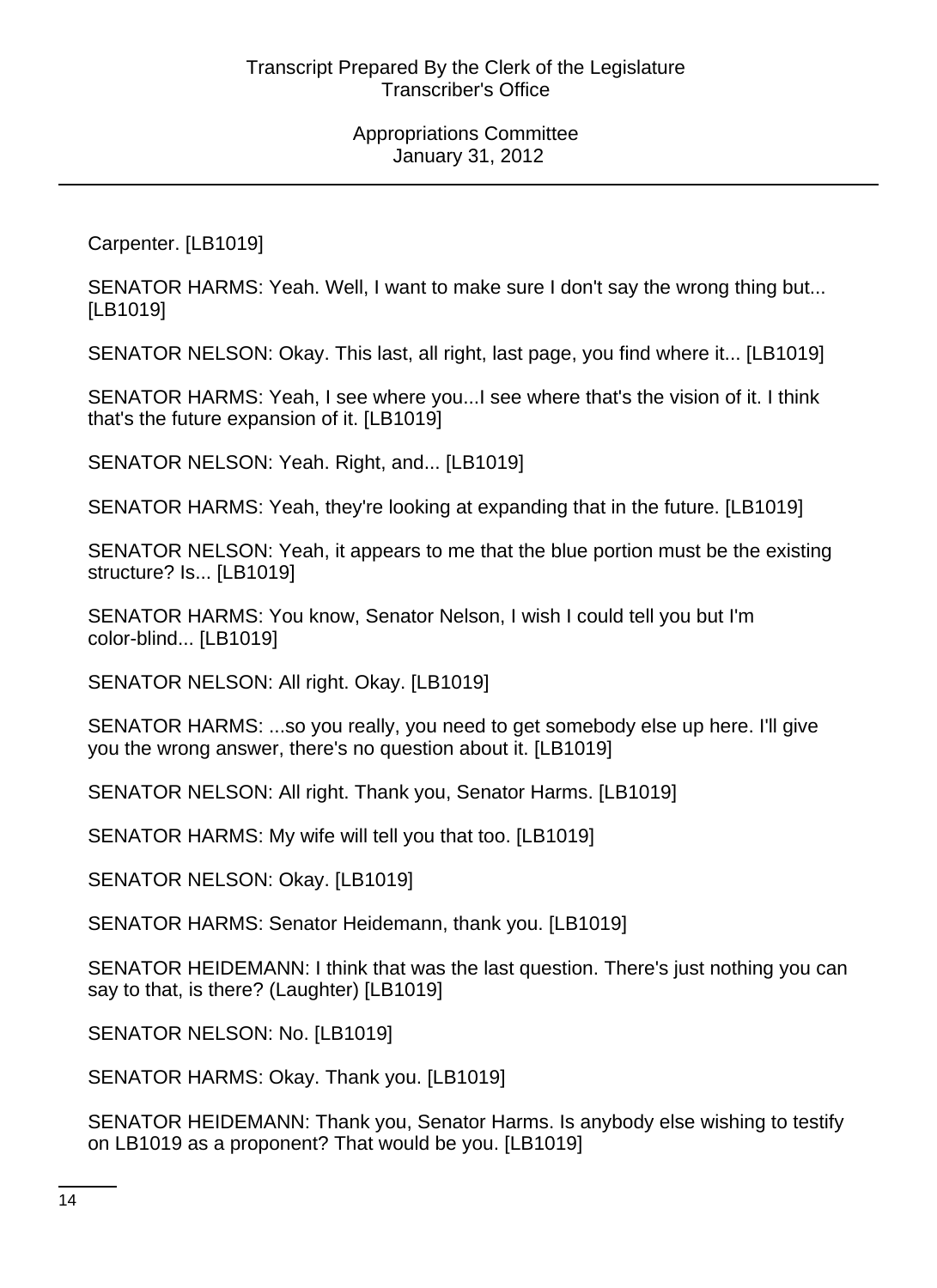STAN CARPENTER: That would be me, Senator. Thank you, Senator. Members of the committee, I'm still Stan Carpenter and I'm still the chancellor of the State College System, as far as I know, and I appreciate the opportunity to come and chat with you. Senator, let me just answer your question right away. It's the barrel roof portion of that picture that is the current Armstrong Building, if I can find it here. You see the roof with the curved top? [LB1019]

SENATOR NELSON: All right. I see several curves on this picture here. [LB1019]

STAN CARPENTER: Yes, and if you look at the curved roof there, that's the original Armstrong Building, and then you can see we're using that as...and all that, plus additions, additional construction around that. [LB1019]

SENATOR NELSON: All right. All right. Thank you very much. [LB1019]

STAN CARPENTER: Yes, sir. I want to thank Senator Harms and Senator Heidemann for bringing this bill. As you already know, there are two projects in this bill that are critically important to the Nebraska State College System: the Armstrong facility, which we were just chatting about, and the Oak Bowl, which Senator Harms was just chatting about. As I said before, both of these projects had been on the Board of Trustees' priority list since the early 2000s and we are hopeful that we can get them off the list and be able to address some other projects in the near future as well. But there are several common concerns and attributes that both of these projects have. They both served the colleges well for many, many decades, but they are now stretched beyond, if you will, the capabilities to serve today's students and the surrounding communities and the colleges' service regions. We really reached a point, and I think you can see from the pictures from both on the easels and in the book, where most high school facilities in the state and the region have better facilities than we do at these colleges. Both are really substandard in their code compliance and they don't meet ADA requirements as well. Neither is...neither of these projects are comparable, if you will, to the facilities that the institutions face when they go into their athletic conference. All the facilities in the athletic conferences in which these institutions belong are in better shape than these facilities are today. Obviously, these facilities, as you well know already, have fallen victim to some difficult economic times. We've not been able to put capital construction money into these facilities, even though it's absolutely necessary to bring them up to current standards. As we talked earlier in our testimony, both of these facilities, had we had the foresight that Senator Heidemann brought forth in LB994 years ago, we probably wouldn't be here talking about this kind of money or these kind of capital construction or renovation projects. These two projects are really desperately needed now, desperately needed now to begin to address the backlog of our deferred needs that exist in the athletic and recreational facilities across the Nebraska State College System. As I mentioned in my prior testimony, the Board of Trustees reviews our systemic needs for every biennial budget presentation to the Legislature. It also reviews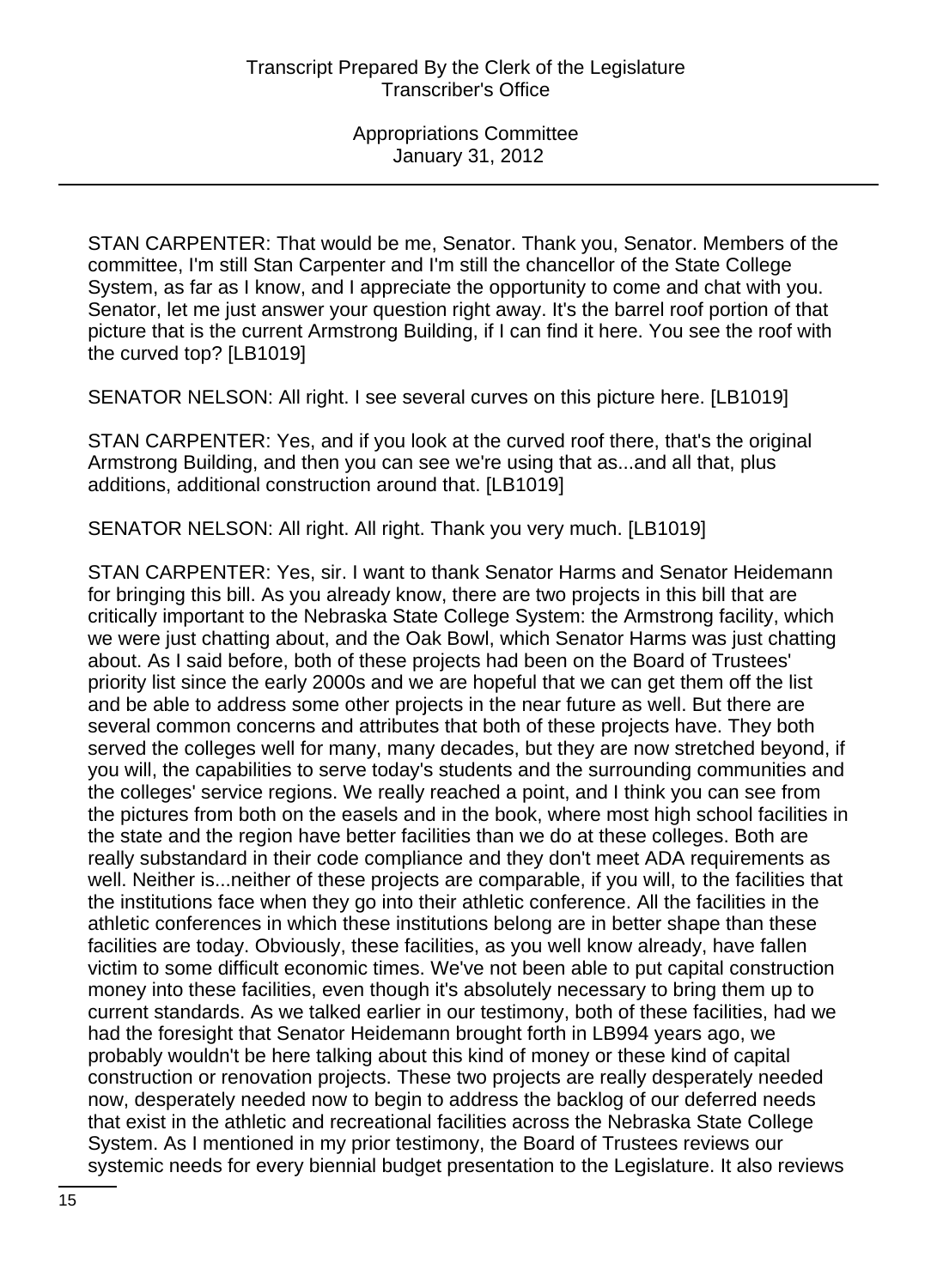and approves the program statements for each of these projects. So the Board of Trustees of the Nebraska State College System is intimately aware of and has a great deal of knowledge of the programs' issues here and the construction that we need to carry on. And on December 14 of this past year, the board had a special meeting with the singular purpose of looking at both of these projects, and I can tell you that the board supports this bill wholeheartedly and supports these two projects completely, and the board will be very pleased if we can find a way to complete these projects. I would also say, Senator Heidemann, and to the rest of the committee, we would be happy to host you at Peru. We would be happy to bring our Peru State College Wildcat (sic) bus up and bus you down and bring you back at your convenience. And I'm sure that President Hanson would be happy to host you at his home with his wife Elaine. Yes, okay. [LB1019]

SENATOR HEIDEMANN: Bobcats. [LB1019]

STAN CARPENTER: Bobcats. [LB1019]

SENATOR HEIDEMANN: You said Wildcats. [LB1019]

STAN CARPENTER: Wildcats. Did I say Wildcats? (Laughter) That's because I've got Curt Frye from Wayne and I got a little...Bobcats, thank you. Yes, I knew that because I knew there's a Bobcat statue right out the administration building that I walked past all the time when I was president there. Anyway, I won't take any more of your time, but I did ask President Janie Park from Chadron to come in today and I asked President Hanson to come in today. And Curt Frye, president at Wayne, asked if he could come in today to show support for these two projects, even though they are not germane to his institution. We also asked two students to come in and chat with you for a little bit today. We've asked Ashley Riesen from Chadron, who is a track athlete and who also grew up in Chadron and is very familiar with the Armstrong Building; and we asked Will Jackson, who is one of our student trustees from Peru State College and a football player at Peru, to come and chat with you about these today, these projects today, and between the presidents and these students you will get all the details you need. But I have made them promise that they won't give testimony more than four or five minutes because I know you had a long day yesterday, you've had a long day today. But I do want you to understand what the needs are from those who are impacted on a day-to-day basis for these facilities. And with that, I'd be happy to answer any questions that you might have of me. [LB1019]

SENATOR HEIDEMANN: Senator Wightman. [LB1019]

SENATOR WIGHTMAN: Thank you, Chairman Heidemann. Thank you again, Stan, for being here. [LB1019]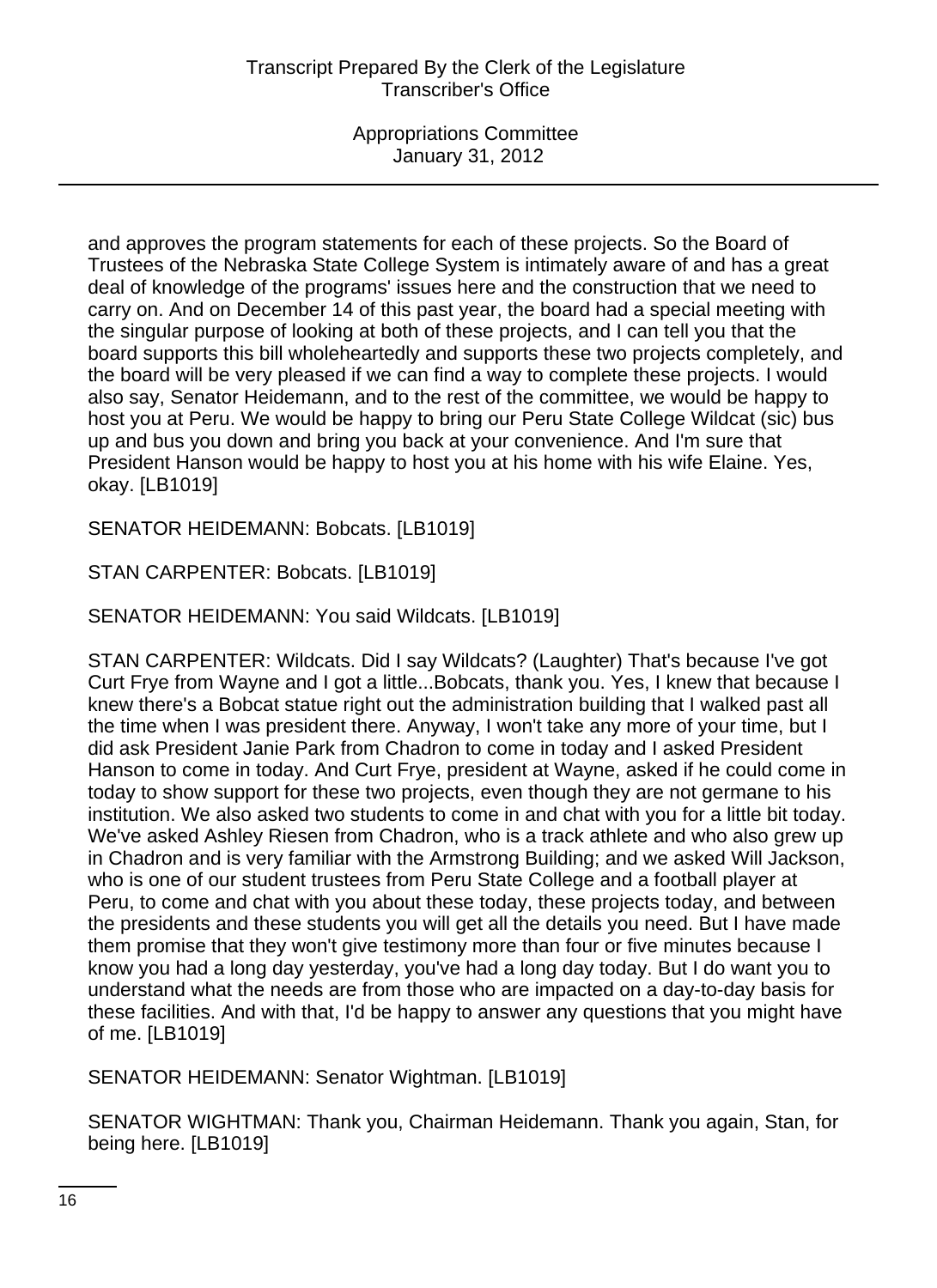### STAN CARPENTER: Yes, sir. [LB1019]

SENATOR WIGHTMAN: I thought...I know that Senator Nelson and I serve on the Executive Committee and you appear frequently before us... [LB1019]

STAN CARPENTER: Yes, sir. [LB1019]

SENATOR WIGHTMAN: ...with regard to student housing bonds. And as you might describe, obviously the big difference between that is that those provide rental income, those facilities, and you can pay for them out of bonds. [LB1019]

STAN CARPENTER: Yes, Senator. [LB1019]

SENATOR WIGHTMAN: It's a little difficult to pay for these kinds of facilities out of bonding. [LB1019]

STAN CARPENTER: That's right, it would be difficult to do that unless the state would stand behind those bonds, like it did with LB605, and we could contribute some portion of that. But the revenue bonds obviously for our revenue bond projects, residence halls and so on, so forth, generate the revenue that we can then pledge to pay off the bonds to get that renovation and construction done. [LB1019]

SENATOR WIGHTMAN: Thank you. [LB1019]

STAN CARPENTER: Probably would not be possible with these facilities at all. [LB1019]

SENATOR WIGHTMAN: And excuse me, Chairman Heidemann. I forgot to mention you also serve on that Executive Committee. [LB1019]

SENATOR HEIDEMANN: I actually do, nonvoting but I'm there. [LB1019]

SENATOR WIGHTMAN: We try. [LB1019]

SENATOR HEIDEMANN: Yes. Senator Fulton. [LB1019]

SENATOR FULTON: Thank you, Mr. Chairman. Of course I have a predilection for Peru State also, being near my hometown. [LB1019]

STAN CARPENTER: Yes. [LB1019]

SENATOR FULTON: The drawing on the last page here put together by DLR Group causes me to ask how much work has been done toward... [LB1019]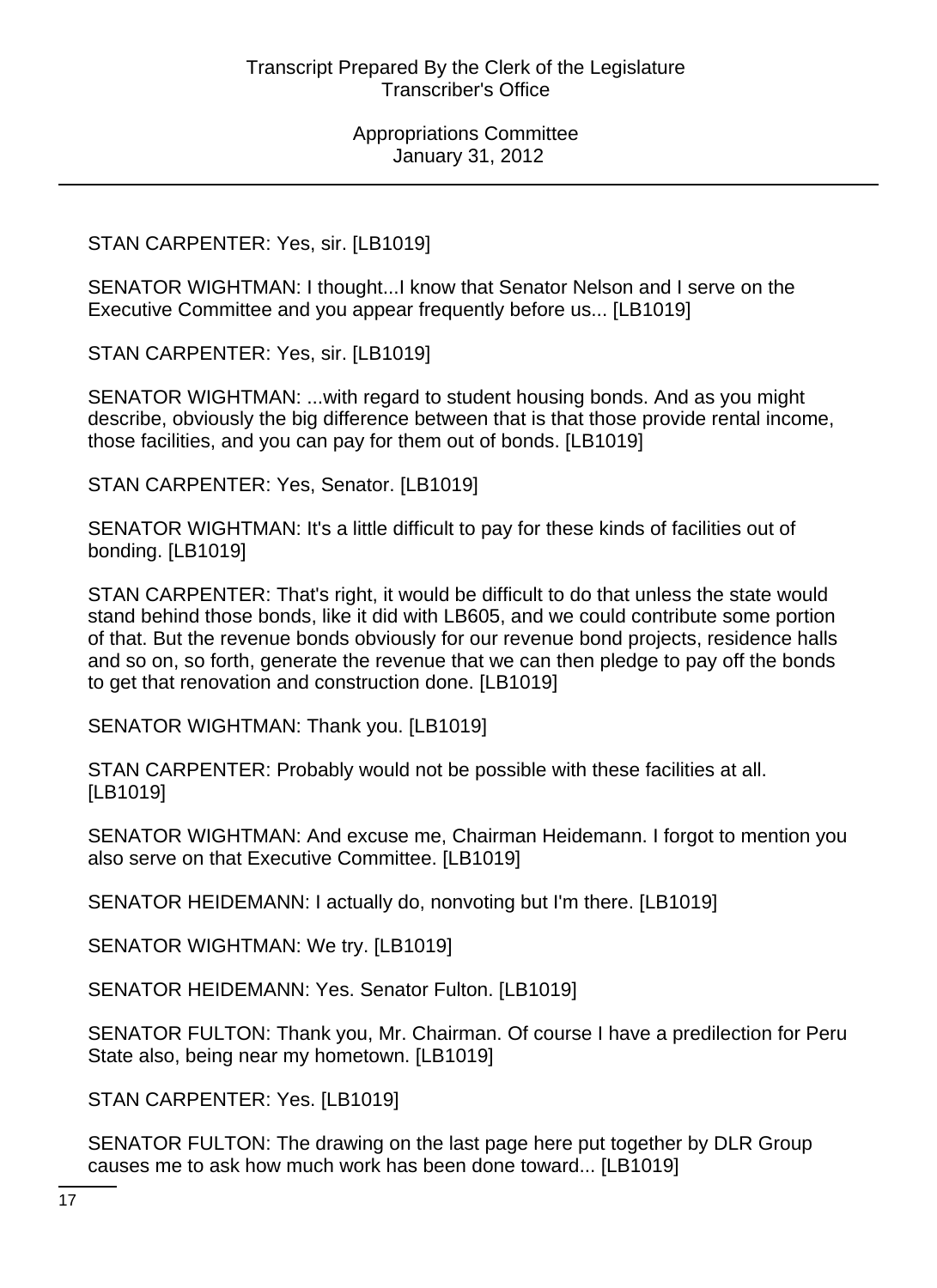STAN CARPENTER: We have a planning document in place and we have updated that in the last couple of years, and I know that President Hanson has been working on getting that updated so we have a current planning document that's ready to go. We will have to take the Peru project to the Coordinating Commission for its approval because it hasn't been through that process yet; Armstrong has been. But I'm confident that if the Legislature would be so good to us as to fund this project, then I'm sure the Coordinating Commission would find it in the goodness of their hearts to say it's a good idea. [LB1019]

SENATOR FULTON: Okay. Thank you. [LB1019]

STAN CARPENTER: Yes, sir. [LB1019]

SENATOR HEIDEMANN: Senator Hansen. [LB1019]

SENATOR HANSEN: Thank you. Mr. Carpenter, you have at Chadron, Janie Park is a recent graduate of Chadron; you're going to play in the Super Bowl on Sunday... [LB1019]

STAN CARPENTER: That is correct. [LB1019]

SENATOR HANSEN: ...and congratulations on that too. His folks are going...both going to be there so looking forward to that. What is wrong with the geology of the soil up there that this building has cracked that much in only 50 years? [LB1019]

STAN CARPENTER: Well, from 1964 to now I don't know that I can answer that question. I can tell you, Senator, though that we have had a study done as recently as this week on...if I can ask Ed Hoffman which wall... [LB1019]

ED HOFFMAN: South wall. [LB1019]

STAN CARPENTER: ...the south wall of Armstrong and it is still in good shape. It will withstand the construction and the renovation project. But in terms of the settling, I guess just after 50 or 60 years or 50 years of being there, that happens naturally. Obviously, there was another building up there that had a much more serious problem that we took care of several years ago. But it's just an old building and it just needs to be revitalized and I think we can do it. I'm confident in the program statement and the project statement that has been put together by the architects and I think it will withstand another 50 years, hopefully. [LB1019]

SENATOR HANSEN: Since I was up there on October 10, the next probably situation that reminded me of your weightroom was yesterday when there's about 100 seats in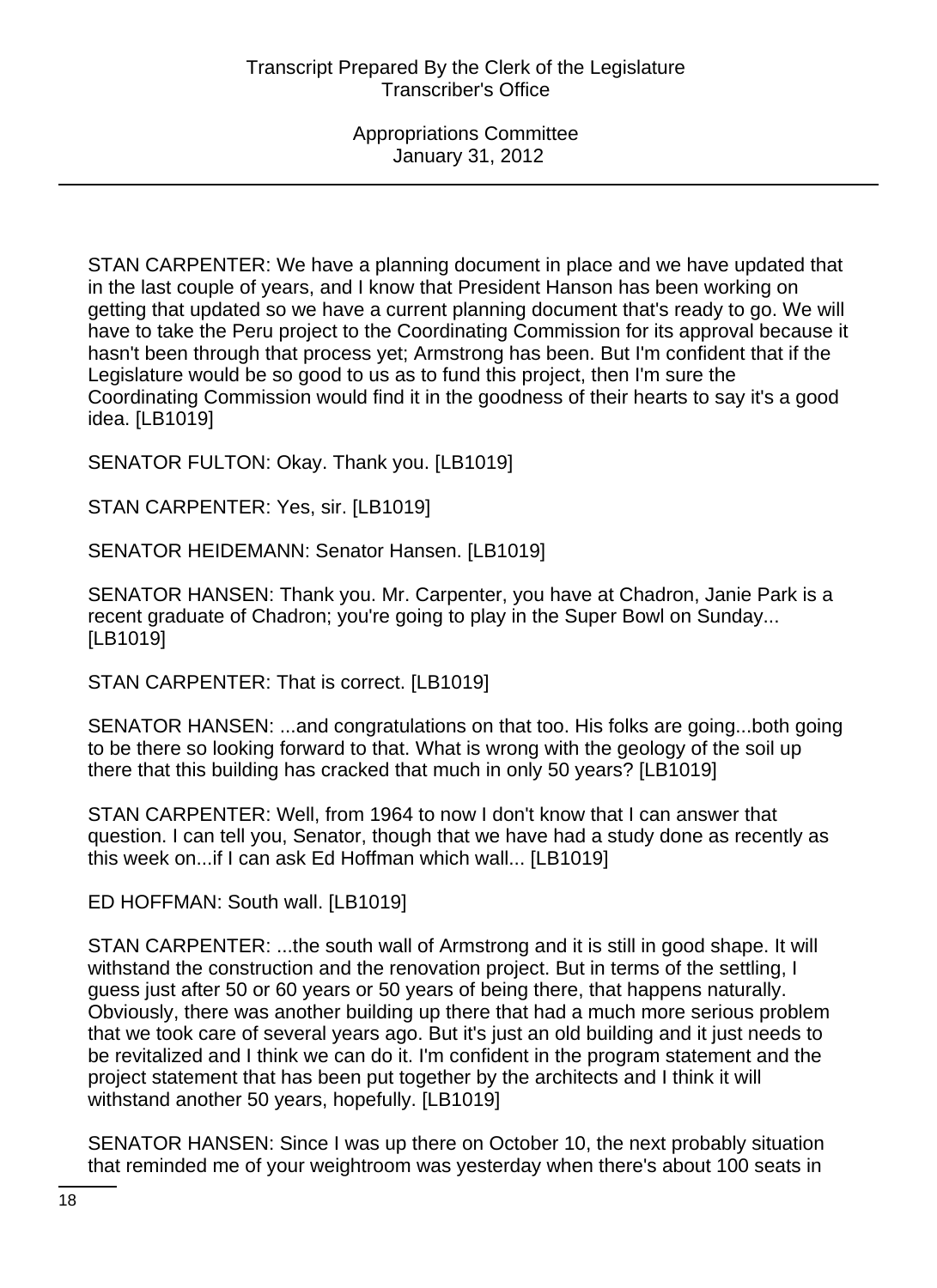here and there were 100 people in here, and your weightroom is about half the size of this room and there were 100 sweaty young men... [LB1019]

STAN CARPENTER: Yes, Senator. [LB1019]

SENATOR HANSEN: ...working out in there and I couldn't believe how small that situation was. [LB1019]

STAN CARPENTER: That's that picture right there on the bottom. [LB1019]

SENATOR HANSEN: Yeah. Yeah. [LB1019]

STAN CARPENTER: Yeah, it's... [LB1019]

SENATOR HANSEN: And that was...we stuck our heads in; that's as far as I'd go. I mean it was...it looked almost dangerous in there... [LB1019]

STAN CARPENTER: It was certainly dangerous for me. [LB1019]

SENATOR HANSEN: ...with all the flying metal and it was...I know they...I'm sure they have to rotate, at least by sport,... [LB1019]

STAN CARPENTER: They do. [LB1019]

SENATOR HANSEN: ...they have to rotate in and out of there. [LB1019]

STAN CARPENTER: They do. [LB1019]

SENATOR HANSEN: It's not a good facility. For the program evidently, obviously it is, their football program and their other programs and we'll hear about the track program here in a minute, so... [LB1019]

STAN CARPENTER: Yeah, and I think you'll hear Ashley testify about how they finally gave up on going in there. [LB1019]

SENATOR HANSEN: Yeah. Yesterday reminded me of your weightroom. [LB1019]

STAN CARPENTER: Yeah, that was...yeah. Not that I'm a weight lifter, but if I was I wouldn't go in that room either. I guess it's pretty obvious I'm not a weight lifter. [LB1019]

SENATOR HANSEN: Thank you. [LB1019]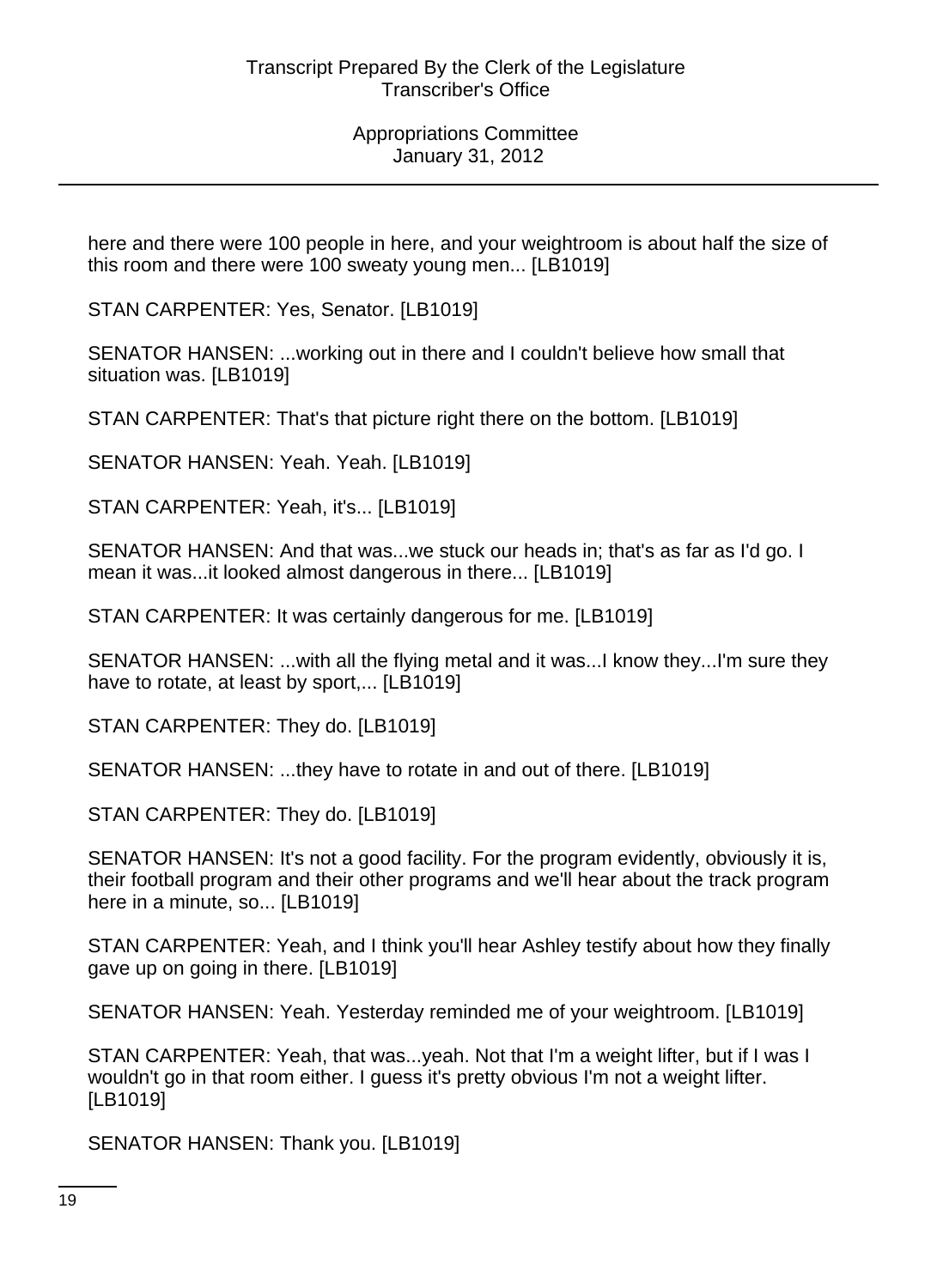SENATOR HEIDEMANN: Senator Fulton. [LB1019]

SENATOR FULTON: Thank you, Mr. Chairman. Perhaps to lighten our day a little bit, I'm noticing on the picture of the Oak Bowl,... [LB1019]

STAN CARPENTER: Yes, sir. [LB1019]

SENATOR FULTON: ...which incidentally does a great job of capturing what a beautiful place it is,... [LB1019]

STAN CARPENTER: It is a gorgeous place. [LB1019]

SENATOR FULTON: ...I'm going to make a request that scoreboard, there's a way to maybe block that out... [LB1019]

STAN CARPENTER: Oh. (Laugh) [LB1019]

SENATOR FULTON: ...because the Cats are faring so well. [LB1019]

STAN CARPENTER: Okay. We'll take care of that, won't we, Dan? Yeah, I see that. [LB1019]

SENATOR FULTON: Okay. All right. [LB1019]

SENATOR HEIDEMANN: Any other questions? [LB1019]

STAN CARPENTER: Thank you, Senator Heidemann. [LB1019]

SENATOR HEIDEMANN: Thank you. [LB1019]

STAN CARPENTER: Thank you. [LB1019]

SENATOR HEIDEMANN: Welcome. [LB1019]

JANIE PARK: Good afternoon, Senator Heidemann and members of the Appropriations Committee. My name is Janie Park, spelled J-a-n-i-e P-a-r-k. I'm the president of Chadron State College and I'm also here today in support of LB1019. I want to thank you for considering this Chadron State project and for all that you do in support of the Nebraska State College System. Your support for education in general, and specifically the State College System during the recent tough economic times is truly remarkable and we're all very appreciative. There are many good things happening at Chadron State College that the state of Nebraska can be proud of. For instance, in September the U.S. News and World Report named Chadron State the 6th best public institution in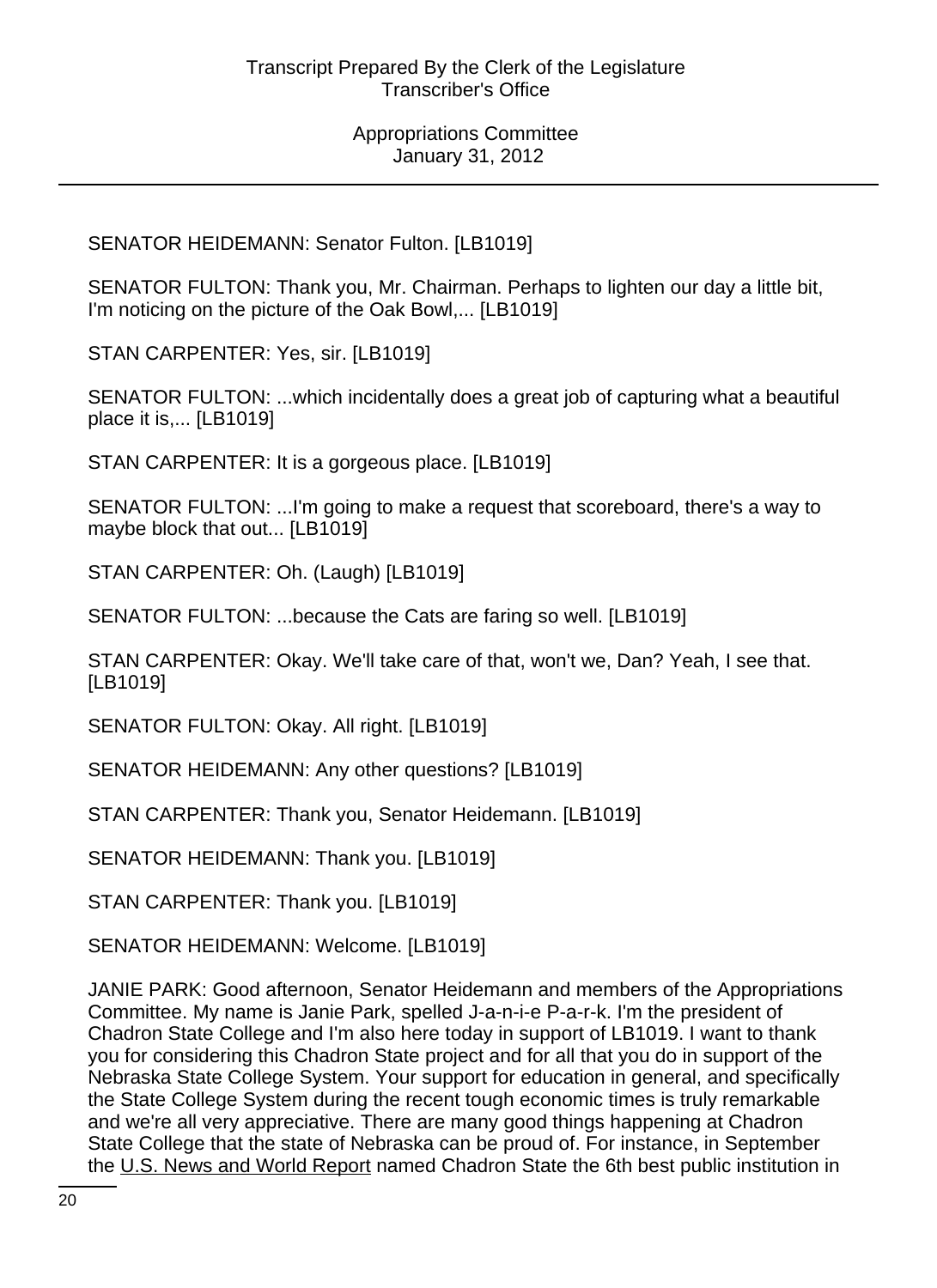Appropriations Committee January 31, 2012

its 12-state list of Midwest regional colleges, and G.I. Jobs magazine ranked Chadron in the top 15 percent of all colleges and universities nationwide in serving the U.S. military and veterans. Our student athletes are also remarkable. The men's track and field team was named the 2011 Division II indoor Men's Scholar Team of the Year, Scholar Team of the Year, and for the second consecutive year the women's basketball team had the second highest grade point average in Division II. In fact, their collective grade point average ranked fourth highest in all of the divisions: I, II, III, NAIA, and junior college. And of course I have to brag about Danny Woodhead, Chadron State's own Danny Woodhead who will play for the Patriots in the Super Bowl on February 5th. Danny is Chadron State's second in recent history to play in the Super Bowl. He was preceded by Don Beebe, who played in a record six Super Bowls and is currently cochairing Chadron State's search for a new football coach. Now let me tell you about the Armstrong facility that's being addressed in LB1019. Armstrong is a 36,000-square-foot, 50-year-old building which has had no major renovation ever, since its original construction. The building houses our only gymnasium and hosts not only athletic contests and practice but all large high school and college-related activities, including commencement. The 50-year-old building is deficient in many ways. For instance, it's not air-conditioned and the heating and ventilation system is 50 years old. It's unreliable and inefficient and, in short, it's uncomfortable in all seasons. I'm embarrassed to admit that visiting teams regularly complain to the conference commissioner about the substandard condition of the facility and, as you might imagine, it compromises student recruiting and retention. Fifty years ago, when the building was built, the architects could not anticipate twenty-first century needs for the facility, in particular, the emergence of women's athletics and a student body five times or maybe six times the size it was in 1960. Women's volleyball, basketball, softball, and track and field compete with football and all the other men's sports for locker rooms, practice times, training and conditioning, and athletic contests, not to mention scheduling of concerts, speakers, and commencement. The gymnasium is too small to accommodate current athletic events and other large gatherings. In fact, we've had to resort to using a video link to the student center across the street from the arena for crowd overflow, which has been very disappointing for visitors, especially during commencement. Support spaces, such as locker rooms, rest rooms, the training room, and the strength and conditioning room, don't have the space requirements needed for multiple sports programs, including women's sports and are, as was said earlier, overcrowded, unsafe, and they don't meet ADA guidelines. The office space for support personnel, coaches and graduate assistants doesn't comply with NCAA standards. For instance, two small work stations must be shared by eight graduate assistants and small one-person office spaces are shared by two to three coaches or staff members. Senator Heidemann and members of the Appropriations Committee, we are prepared to move forward with this critical project if the funding in LB1019 is approved. In 2005 a professional design team was selected for the first stage of the planning process for the project and a draft program statement was completed and approved by the Board of Trustees in 2006 and subsequently by the Coordinating Commission for Postsecondary Education. The college has set aside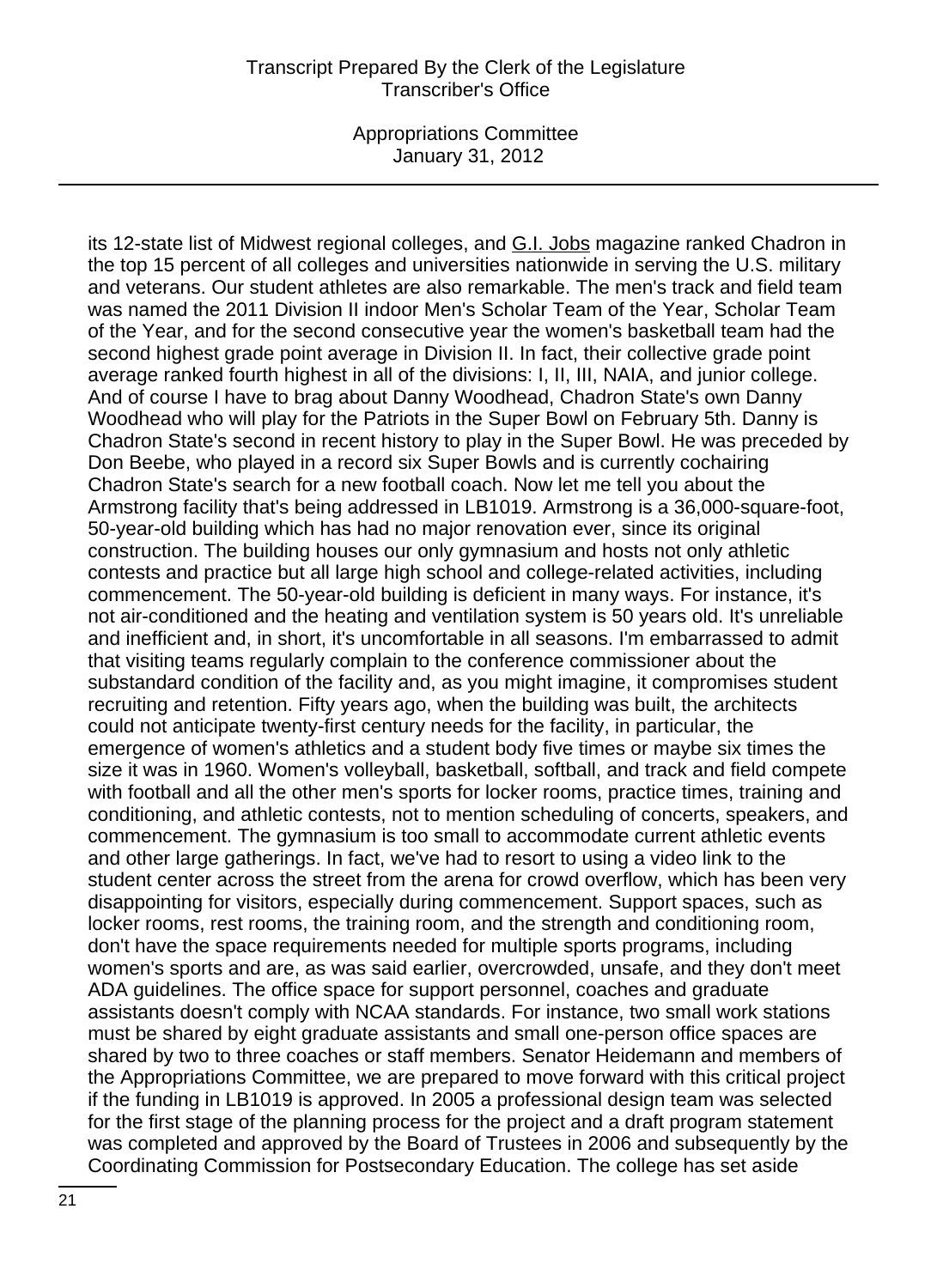\$800,000 for the project and the Chadron State College Foundation has raised an additional \$1.2 million for the facility. If LB1019 is approved, we will be able to complete the project. I thank you again for your longstanding support for Chadron State College and the Nebraska State College System, and your consideration of this bill. And I invite you all to visit Chadron State College. It's actually very close by western standards. It's only 447 miles, door to door, from the Capitol Building here, and I would like to have all of you visit our campus. I'd be happy to answer any questions you may have before I turn this presentation over to President Dan Hanson for his remarks on the Oak Bowl. [LB1019]

SENATOR HEIDEMANN: Are there any questions? Seeing none, thank you. [LB1019]

JANIE PARK: Thank you. [LB1019]

SENATOR HEIDEMANN: Welcome. [LB1019]

DAN HANSON: Thank you, Senator Heidemann, members of the Appropriations Committee. I'm Dan Hanson, that's spelled D-a-n H-a-n-s-o-n, and I'm here in support of LB1019. I want to thank you for taking the time to consider this Oak Bowl project, a special thank you to Senator Harms for introducing this bill and for your clear overview earlier today, and I also want to thank you for your work over the last few years to assure stable support for the Nebraska State College System and higher ed in general. It makes a big difference for our students and we have an opportunity to see that on a day-to-day basis. I want to talk a little bit about Peru State. Over the past 12 years, there's been a significant investment in Nebraska's first college, Peru State. If you were to come to campus, and I hope you do, you'd find a beautiful historic campus, renovated to meet the current needs of our students. You'd find enrollment growth of over 55 percent over the recent years with a recent resurgence in our on-campus growth. You'd find enhanced quality in our academic programs. At our recent reaccreditation visit, the visiting team's preliminary report recommends the strongest possible accreditation based on their visit, assuring you that we're offering the types of educational programs you should expect at a state college. We also have a visionary strategic plan in place, focused on community engagement, an enhanced role in the region and an enhanced role in the state. But as we look to the future, there's a major facility issue that remains and you know what that is. That's the Oak Bowl. The Oak Bowl, built in 1900, is perhaps one of the most beautiful small college settings for a football game that you'll find but it's desperately in need of renovation. It is one of the most out-of-date and dangerous state-owned facilities in Nebraska. Let me provide some specifics, and some of these you've already heard, but there's significant deterioration throughout the entire complex, creating safety and liability issues through the whole facility. There's very old drainage under the field which occasionally collapses, creating potholes in the playing surface. There's an open cement drainage ditch that runs the entire length of the visitor's sideline and creates safety issues for our players. And there's simply no handicap access. It's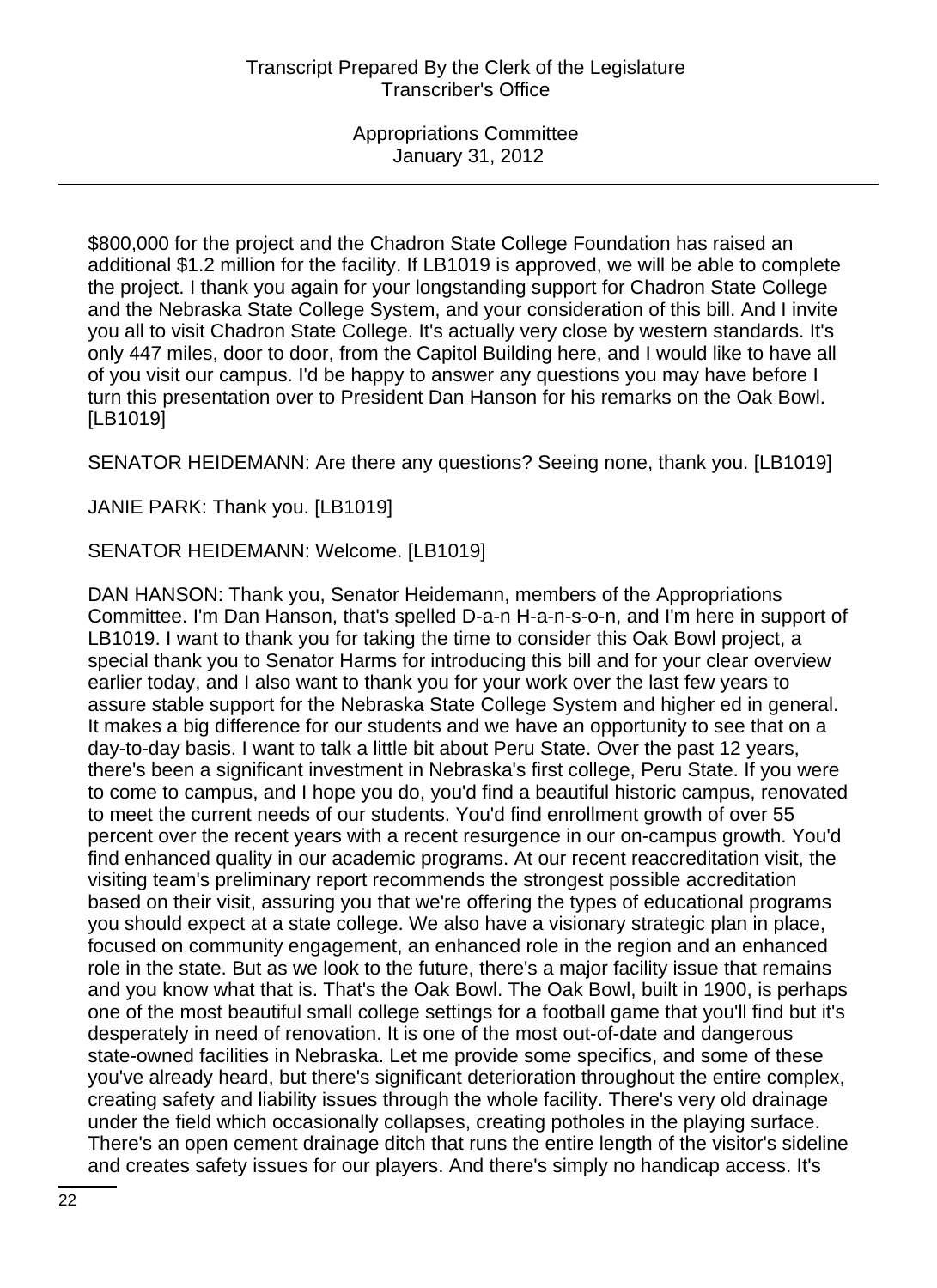Appropriations Committee January 31, 2012

difficult to maneuver even if you have full mobility. There's steep inclines and hazardous drop-offs on both sides of the stadium. The steps leading down to the stadium and the steps inside the stadium, as Senator Harms has mentioned, are big and they're uneven and they're not to code, most don't have the benefit of handrails. Complex is undersized. The current seating capacity is 890 and we've drawn crowds up to 2,300. The 1950s-era rest rooms, concession stand, and press box are out-of-date and, again, undersized. Senator Harms gave the example of the women's rest room. We have three stalls there with antiquated plumbing. We should have 15, according to the code for the size of crowds that we host. And he mentioned this but I've talked to a couple students who have done this, we staff an employee, often a student worker, armed with a plunger to handle the inevitable emergencies on game day. I don't know if that's the best resume builder but it's a good character builder. (Laughter) The field house, built in 1966, is just not large enough for 120 players. Storage of football equipment overflows into the rest rooms and into the laundry area. There's no meeting space large enough for all of our players to meet at once. There's no good place for even a film presentation. There's no space for visiting teams to dress near the field. That may be an advantage to us. They have to walk a long ways down a hill and then back up to get there. But as new members of the Heart of America Athletic Conference, we now host teams from Iowa, Missouri, and Kansas, and for many of these visitors their only interaction with the state of Nebraska or the Nebraska State College System leaves a very negative impression. This has been a longstanding need. The initial program statement was approved in 2002. The architectural group, the DLR Group, updated that statement this past year and it was approved by our Board of Trustees this past March. Total project cost is over \$14 million. An up-to-date, modern facility would enhance the image of the college, improving our retention and recruitment efforts. It would communicate a commitment to excellence to our students and the public, and that's important for us. It would enhance our large teacher education program, giving more teaching spaces for our physical education methods classes. It would allow us to be a regional host for things such as high school playoffs and band competitions. Maybe most importantly it would provide a safe, pleasant environment for our students and for their guests. So I ask that you invest in the safety of our students, that you invest in the future of the college, future of the region, and the future of the state. Thank you again for your support and your consideration of this bill. I would be glad to host you for a tour of the Oak Bowl. I will just make a commitment that my wife would also be glad to have you in our home for a cup of coffee if you can make it there. And I would welcome any questions you might have before I turn this over to the president of Wayne State, Curt Frye. [LB1019]

SENATOR HEIDEMANN: Senator Wightman. [LB1019]

SENATOR WIGHTMAN: Thank you, Senator Heidemann, Chairman Heidemann. And thank you, Dr. Hanson, for being here. I'm assuming that this hampers you in your recruitment, probably both students and athletes. Would that be correct? [LB1019]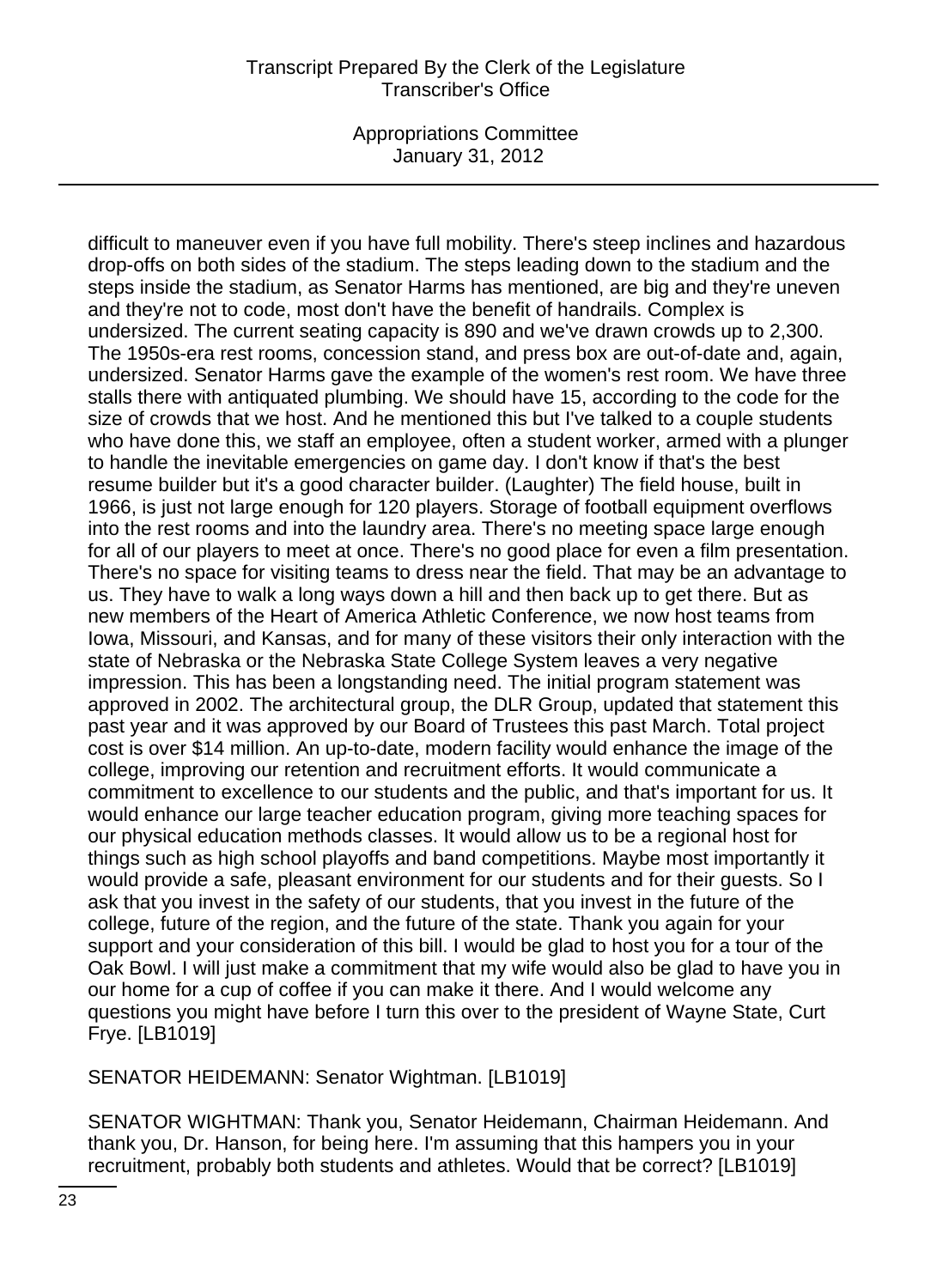DAN HANSON: That's true. And this facility communicates not just to our student athletes but it communicates a substandard message to anybody who comes to campus. And so it certainly hurts our athletic recruitment. I think it hurts the state college system in general by having such a poor facility. [LB1019]

SENATOR WIGHTMAN: Certainly doesn't help the image any of the college. [LB1019]

DAN HANSON: No. No, it does not. [LB1019]

SENATOR WIGHTMAN: I'm a graduate of what used to be one of the state colleges, that was Kearney, about over a half-century ago now when I graduated. I hate to admit that but...and not only I graduated but later my college graduated into the university system I guess. But at any rate, I certainly appreciate the role that the state colleges have played in the development of Nebraska, I would say. [LB1019]

DAN HANSON: Well, and I'm fairly new to the State College System but I've just been impressed by, I have my experience with Peru State, but how important that college is to southeast Nebraska, both symbolically and economically but also from an educational standpoint. And so it's a great place. This is the next step for us. [LB1019]

SENATOR WIGHTMAN: I might add one statement. I don't mean to portray that students and athletes are necessarily mutually exclusive. I think we're going to see examples here of people that are both, so... [LB1019]

DAN HANSON: And we have a unique situation this year. Our football team was named a NAIA Scholar Team, which means they averaged over three points for 110 players. That's quite unusual and I think it's the first time in our history, but we'll keep working on that. But, yes, student athletes are an important part of our mission. [LB1019]

SENATOR WIGHTMAN: Congratulations. [LB1019]

DAN HANSON: Thank you. [LB1019]

SENATOR HEIDEMANN: Are there any other questions? Seeing none, thank you for testifying. [LB1019]

DAN HANSON: Thank you. [LB1019]

SENATOR HEIDEMANN: Welcome. [LB1019]

CURT FRYE: Senators, good afternoon. My name is Curt Frye, C-u-r-t F-r-y-e, and I'm also here today in support of LB1019. As president of Wayne State College, I want to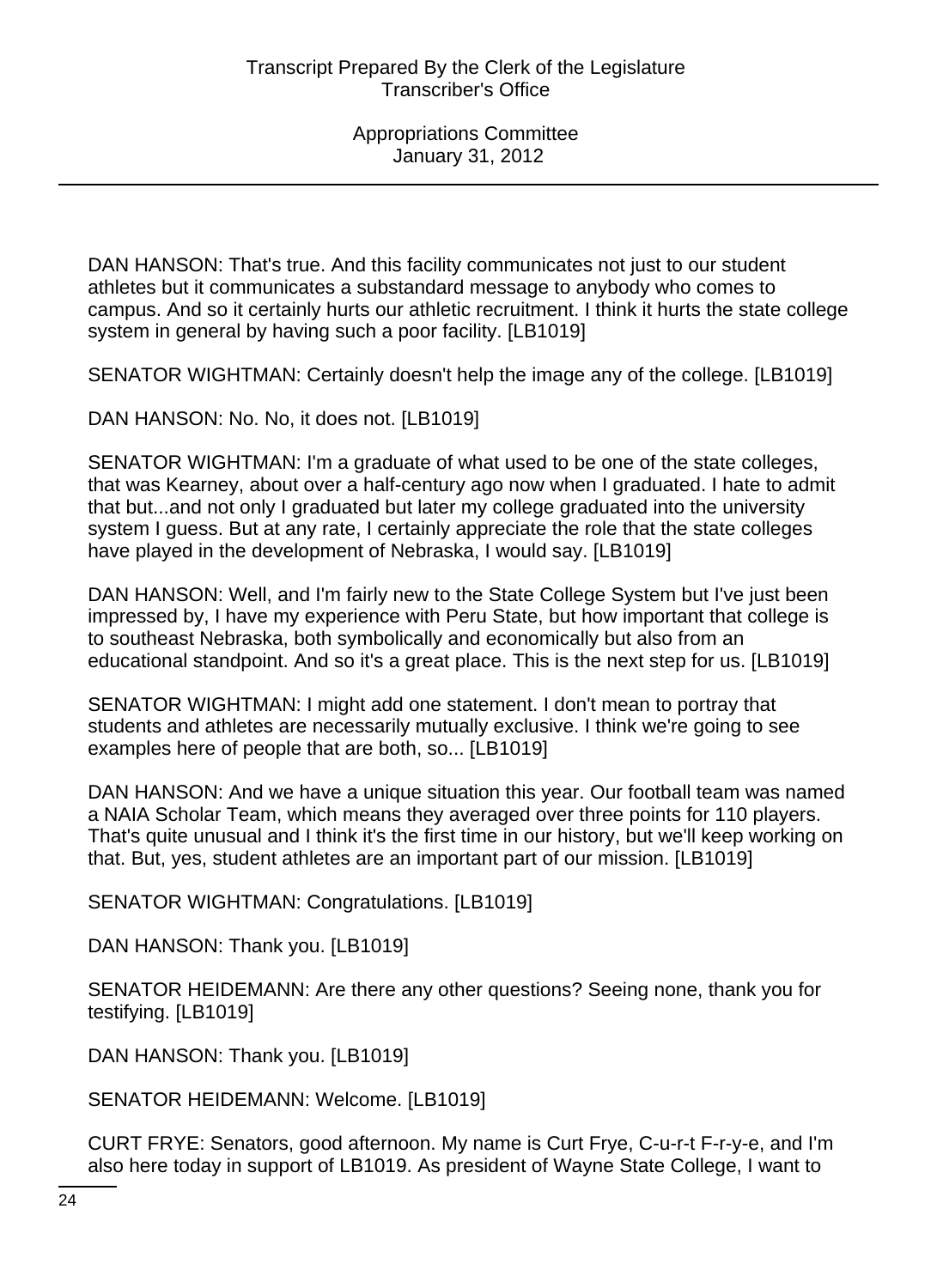Appropriations Committee January 31, 2012

thank you for considering both these projects and for all you do in support of the Nebraska State College System. For a very long time the Carhart Science Building on the campus of Wayne State College has been the top priority for the Board of Trustees. I bring you good news in that we are near the point of identifying all funding to complete the final two phases of the renovation, and I can assure you that for many years now Chadron State and Peru State were rooting for Wayne State to get this building finished. I'm pleased to report that we'll be able to complete Carhart in multiple phases using over \$3 million in privately raised funds, capital improvement fees, college cash funds, and support from LB309 Building Renewal Task Force. We know that the long-phased approach was the only way to accomplish this specific project but also understand that the phased approach increased the overall cost of the project significantly. I want to tell you that Chadron State and Peru State have been rooting for us to get this done and I'm here today to root for their projects. And with that project nearing completion, I'm pleased to report that we have a record number of applications for our Rural Health Opportunities Program, the RHOP Program, for the coming year. Carhart Science is critically important to the RHOP students. These students go on to serve healthcare needs throughout the rural areas of Nebraska. In support of my colleagues here, I want to note that I was a graduate student at Chadron State College in the mid-'70s and used Armstrong and the pool there during the summers I spent at the campus. It was already in need of some improvements at that time, and I know it's had little in the way of capital improvements since then. I'll also tell you that I graduated with my master's degree in Armstrong. It was an August day and it was 110 degrees and it was miserable, although I did get a diploma. I was pleased with that. My son attended Peru State College in the mid-'90s and commented at that time about the poor condition of the Oak Bowl, and I was able to see that for myself when I visited him there. We all benefit Nebraska when these state facilities are kept current and meet the needs of our students. I'm pleased to be here today to support Chadron and Peru and their projects. [LB1019]

SENATOR HEIDEMANN: Thank you very much. Are there any questions? Seeing none, thank you. [LB1019]

CURT FRYE: You bet. [LB1019]

SENATOR HEIDEMANN: Welcome. [LB1019]

ASHLEY RIESEN: Hello. Good afternoon, Senator Heidemann and the members of the Appropriations Committee. My name is Ashley Riesen, A-s-h-l-e-y R-i-e-s-e-n. I'm a student at CSC and I'm here to support LB1019 and I am here specifically for the CSC Armstrong project. I am a member of the track team but I'm also a native of Chadron, so I support the state college and the community as a whole and how much this can be improved. As a community member, I grew up watching CSC basketball and volleyball games. The bleachers are considered very unsafe. Small children often fall through them; elderly can catch a leg. And actually on the bottom left-hand corner there's a boy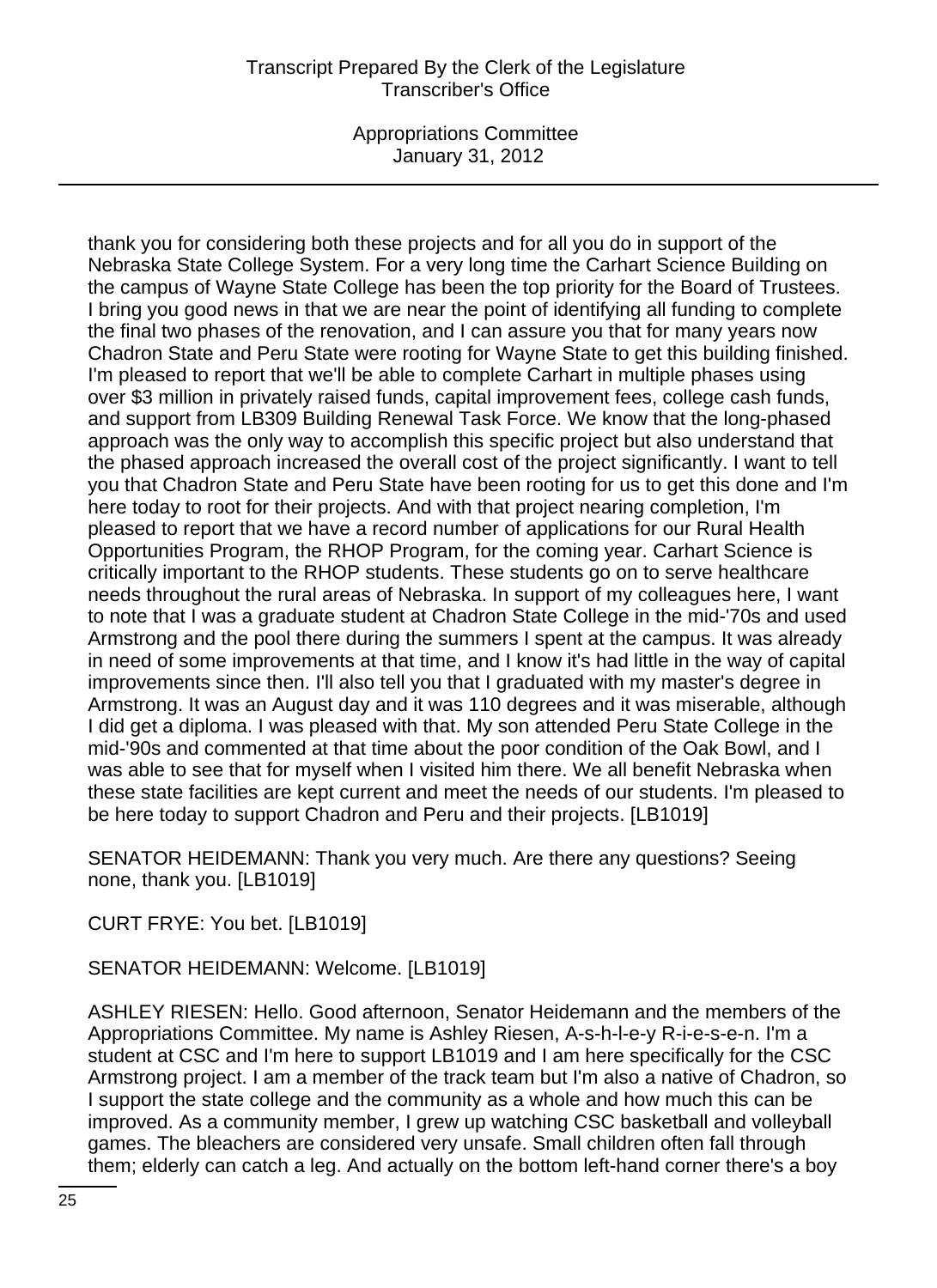Appropriations Committee January 31, 2012

in a white shirt. He's not that big of a football player but he's actually known for breaking a bleacher. Although embarrassing, it just proves that it can be a real danger. As a potential athlete, the facility is kind of embarrassing. It's unattractive and outdated and has filled many needs for a long time. But with the recruits from Wyoming coming in, oftentimes their high school gyms and facilities are often better than those of the college that they're trying to be recruited by. So it's not all that advantageous in their eyes to get a downgrade in the athletic...to go on to second education. People also, I've heard, I don't experience this personally but when it spills over into other sports, the locker room situation, oftentimes the volleyball players have to share and the basketball players have to share with their opponents for that week. So I just don't see that as a big pep. As a current participant, my interest points include the pool. It's used community wide and for classes and injured student athletes. So it has...serves a great purpose and has a high need, especially in the winter months, but it's usually out of order and the class or the times for operation are kind of difficult to meet. The graduation is also a big deal. If your parents flew all the way from California to watch you graduate and walk across the stage, and they got here and they had to watch it on a TV in a separate building, I don't know that that has the same effect. And most important is the varsity weightroom. It's cramped, outdated, and the track team has actually made their own weightroom in the corner of the PAC. We've completely given up on trying to facilitate time and schedule enough time in between 100 football players and 100 track players to get all of us ran through in a considerable fashion that's not 5:00 a.m. or 8:30 on Sunday nights, so I find that to be kind of sad. There is a report from October 2011 that said there are 404 student athletes. That means a percentage of those kids need to get a weightroom every week and that seems almost impossible to schedule in our facility. So thank you for your time and if there's any questions... [LB1019]

SENATOR HEIDEMANN: Thank you for making the trip in and testifying today. I'm sure it was probably an early morning this morning and will be late tonight if you go back tonight. Are there any questions? Seeing none, thank you for coming in. [LB1019]

ASHLEY RIESEN: Thank you. [LB1019]

# SENATOR HEIDEMANN: Welcome. [LB1019]

WILL JACKSON: Good afternoon, Senator Heidemann, members of the Appropriations Committee. My name is Will Jackson, that's W-i-l-l J-a-c-k-s-o-n. I am a student at Peru State College. I also serve as Peru State's student representative on the Board of Trustees of the Nebraska State College System. In addition to that, I am a three-year letter winner as a member of Peru State football team. I am here today specifically in support of LB1019 and I wanted to share my experience about the Oak Bowl. My personal experience is as a Peru State football player. I just want to first say that it's a positive and awesome experience. If you ever...we'd like to invite you down to a game. There's a lot of people that come down and it's just...the trees in the background, it's just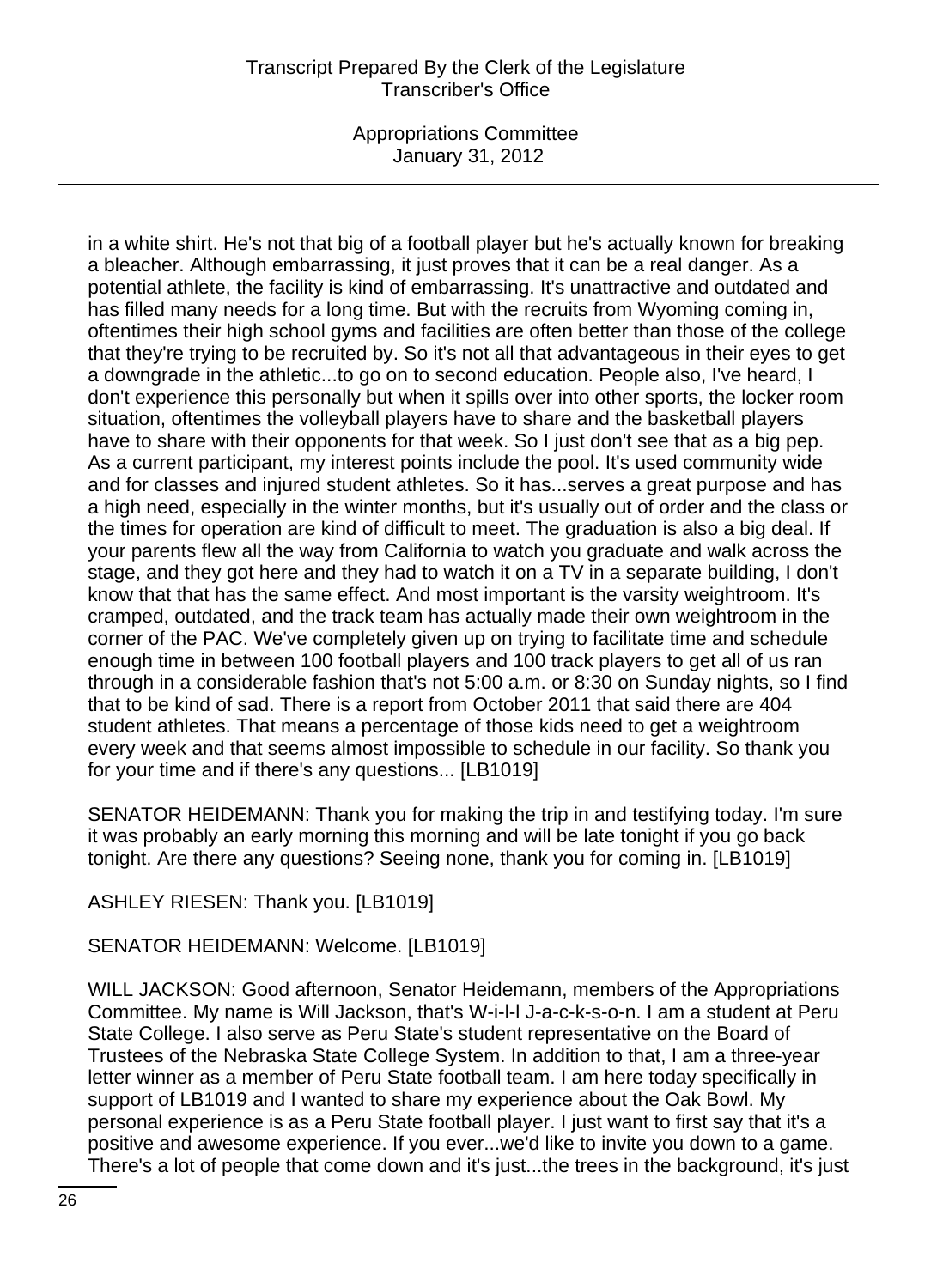Appropriations Committee January 31, 2012

a beautiful atmosphere. However, there are legitimate safety concerns and it's almost an embarrassment for recruits, for southeast Nebraska, as well as the community of Peru and the rest of southeast Nebraska. We all know how Nebraska weather can change outdoor festivities and events, and sometimes when it rains for three days, two days straight, we have to drive all the football players, 120 of us have to get in school vans or drive our own cars to Auburn and practice at the old middle school, which is now the...and Senator Fulton can explain this more, but it's now the head school district office. It's the old middle school and there's an old field there. Sometimes we have to practice there because the field is too bad and we've got to, you know, give it rest, time to recover. You know with cleats, it just takes time. In 2009 we were looking to play Buena Vista University, it's a DIII school up in Iowa, and it was kind of an agreement that they really wanted to play on FieldTurf. Now at the Oak Bowl, we do not have FieldTurf and the agreement was we would play at Falls City, in a high school stadium that had FieldTurf, and we, you know, kind of got the community involved and we played there for a home game because we do not have turf. In addition to what other people before me have testified, the field house is in serious, horrible condition. We cannot watch film studies, we have to break up our whole football schedule to try to fit everyone in this one tiny room where you might have...you know, I played outside linebacker and a little bit special teams, and you might have 25 guys and that's all you can squeeze. Sometimes when you get a defensive session in, you have to squeeze, you know, 60-70 guys in a room and there's just not the room available. In addition to that, Dr. Hanson mentioned that we just joined the Heartland of America Athletic Conference, called the HAAC. We are the only institution in that conference that's a public institution. And with that said, I have made...I have traveled with the football team and seen these private institutions that we've played and the facilities don't even compare to ours. They have everything from PA systems, awesome stands, great community support, nice bathrooms, beautiful skyboxes, and of course lights and turf. I graduated from Omaha Northwest High School in 2008. The stadium there is called Nile Kinnick Stadium. Was built there in the '70s when the school was built, '71. That stadium has a seating capacity of 6,000. Now I've only probably played in front of about 4,000 when I was a Class A athlete, but to come to Peru State College was just almost embarrassing when I went and looked at the...there's only seating room for 890 people. And when people go and sit on the hills on the grass there, it's a legitimate hazard for people, for elderly to walk up there and even kids. It's just one wrong step and they could fall and just roll down the hill. I was just almost embarrassed. I came from a Class A high school with all these awesome facilities of a public institution and went to another public institution of higher learning and saw this. Kind of in closure, if this bill was passed these facilities would set the foundation for the future of Peru State athletics. And it doesn't just affect football. It affects all athletes. We could have a future soccer program. Even our intramurals could use this facility. You know, studies show that when institutions have awesome athletics, then it has a direct influence on academics. Student athletes typically have better grades. And the last thing, it would further showcase southeast Nebraska. So thank you for your time and I can answer any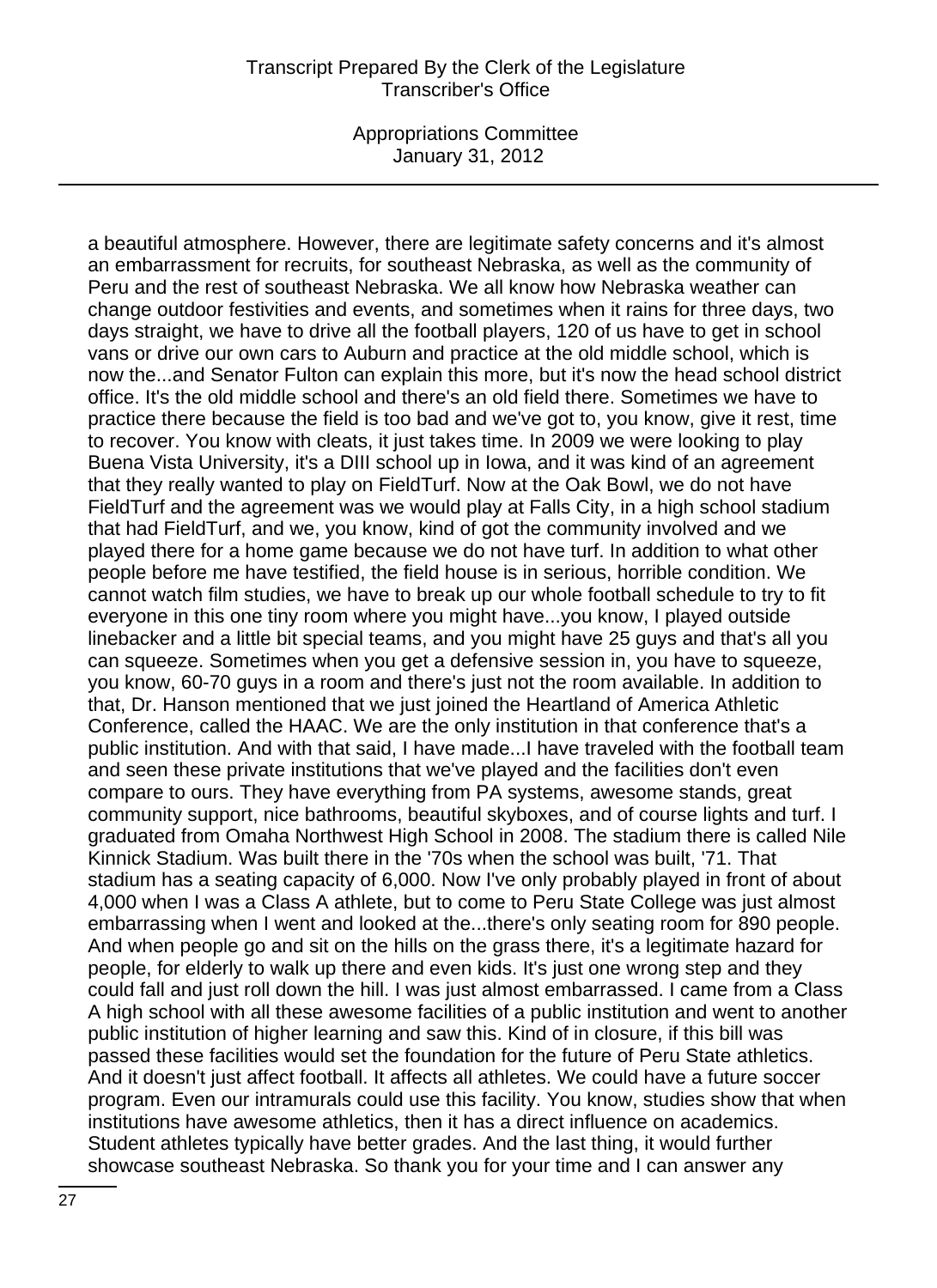questions at this time. [LB1019]

SENATOR HEIDEMANN: Any questions? I have...Senator Hansen first. [LB1019]

SENATOR HANSEN: Thank you. Will, thanks for being here. Ashley said there were 404 student athletes at Chadron. How many are there at Peru? [LB1019]

WILL JACKSON: I don't quite have the exact information on that but we can get to that later. But it's got to be just a little bit smaller. If I would estimate, it would probably be just around 300. [LB1019]

DAN HANSON: Probably about 250 to 275,... [LB1019]

WILL JACKSON: Okay. [LB1019]

DAN HANSON: ...somewhere in that range. [LB1019]

SENATOR HANSEN: Thank you. [LB1019]

SENATOR HEIDEMANN: You talked about Buena Vista, I think was the name of the college. You went down to Falls City which I believe is Jug Brown Stadium and they have FieldTurf. And the school that utilizes that stadium is Falls City High and then Sacred Heart, which is actually a private school, but Falls City is a C-1 school. What do you compare the condition of Jug Brown or the C-1 school plays versus the Oak Bowl? [LB1019]

WILL JACKSON: I wouldn't say it's very high state of the art, but it does have elements that we do not have in terms of the FieldTurf. That playing surface is...serves as a benefit. Some athletes like it; some others don't. But to answer your question, I mean they had everything. It was a night game, played in the evening, then it got dark. They had lights. We can't do that at Peru State. All our games have been traditionally at 1:00 p.m. or 2:00 p.m. because we don't have lights. And there was the stands at Falls City at that stadium were very nice, you know, gradual declines for people to walk and visit and watch the Peru State football game. [LB1019]

SENATOR HEIDEMANN: Senator Wightman. [LB1019]

SENATOR WIGHTMAN: I'll try to limit this to one question. Thank you, Senator Heidemann. Thank you, Will, for being here. You speak well for Peru College. [LB1019]

WILL JACKSON: Well, thank you. [LB1019]

SENATOR WIGHTMAN: I think we've heard testimony here today that the seating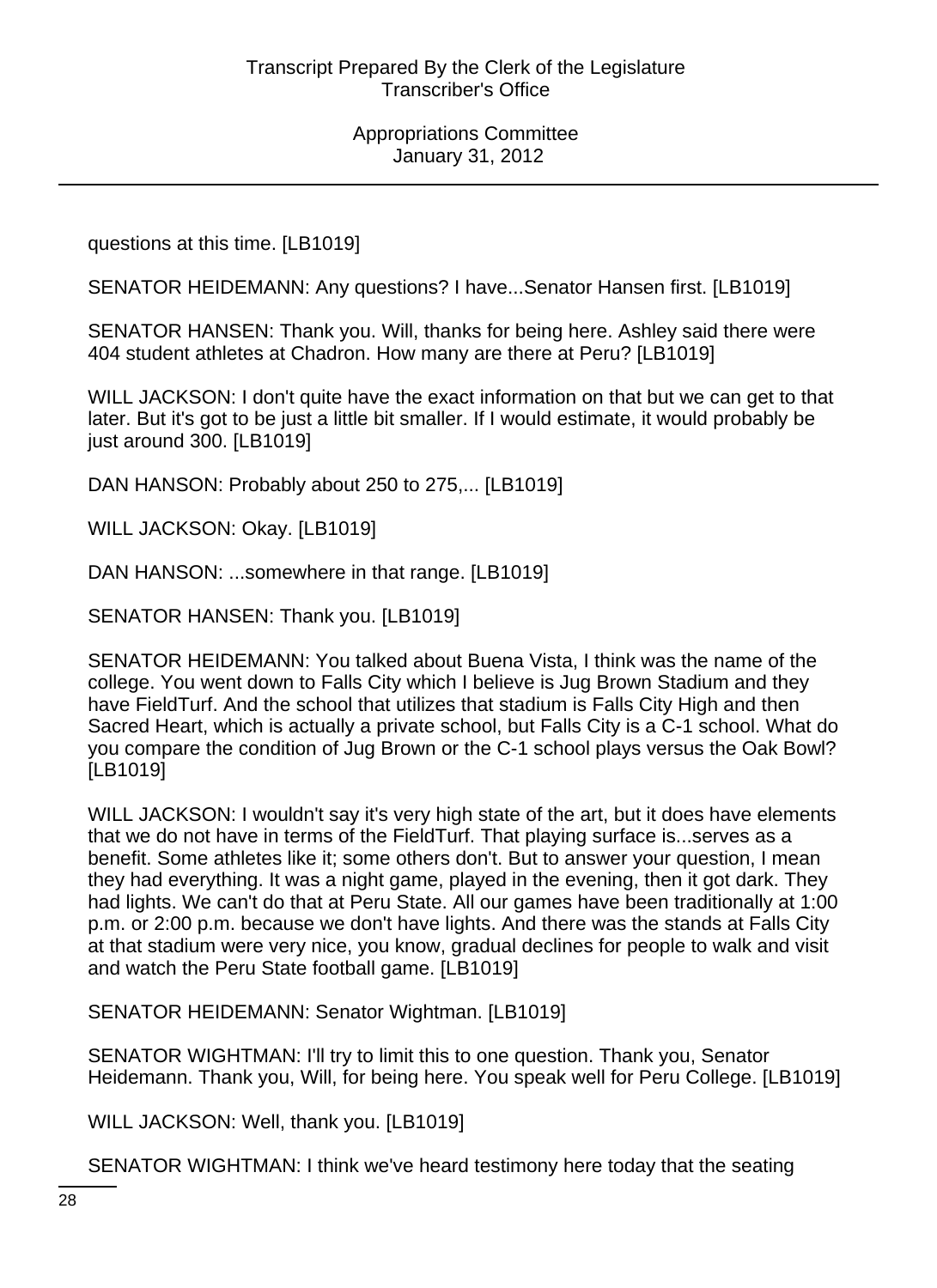capacity at the Oak Bowl is about 800 and frequently you have crowds as large as 2,100 or 2,300 I think. I guess I haven't heard or maybe missed it. How many would you be able to seat in the enlarged Oak Bowl? And if you don't know, maybe somebody else would answer that. [LB1019]

WILL JACKSON: Yeah, I don't have that information of what it would increase seating to. [LB1019]

SENATOR HEIDEMANN: Could you identify yourself, if you're going to say, just for the transcribers. [LB1019]

DAN HANSON: Dan Hanson. [LB1019]

SENATOR HEIDEMANN: Okay. [LB1019]

DAN HANSON: The seating plan is about 2,000. It's pretty rare it would go over. (Inaudible) probably normally be in a range of 1,200 to 1,700 (inaudible) for a normal... [LB1019]

SENATOR WIGHTMAN: And the reason I said that, it doesn't look all that much larger on the photographs that we have here but apparently is. [LB1019]

WILL JACKSON: It widens. It widens the area. I mean you just got to go down and see it for yourself because it's very narrow, that seating section. [LB1019]

SENATOR WIGHTMAN: Right. [LB1019]

WILL JACKSON: And it's just very steep so that's why you only get 890 seats there. So under that plan it would kind of widen out a little bit so then you can fit a little more seats. And traditionally, when we've been able to pull those crowds, they sit around, it's kind of a bowl how it's kind of, you know, in the middle of the hill there, and people would sit on the grass, like I explained, and that was definitely true in the '90s when we had big playoff games. We would exceed 2,300 people and they would just sit on the hill and have a blanket or lawn chairs. [LB1019]

SENATOR WIGHTMAN: I would assume it is more likely that larger crowds will attend when you have...well, when you're accessible to more people I think,... [LB1019]

WILL JACKSON: Right. That's correct. [LB1019]

SENATOR WIGHTMAN: ...to people like myself. Thank you. [LB1019]

SENATOR HEIDEMANN: Thank you for your testimony. [LB1019]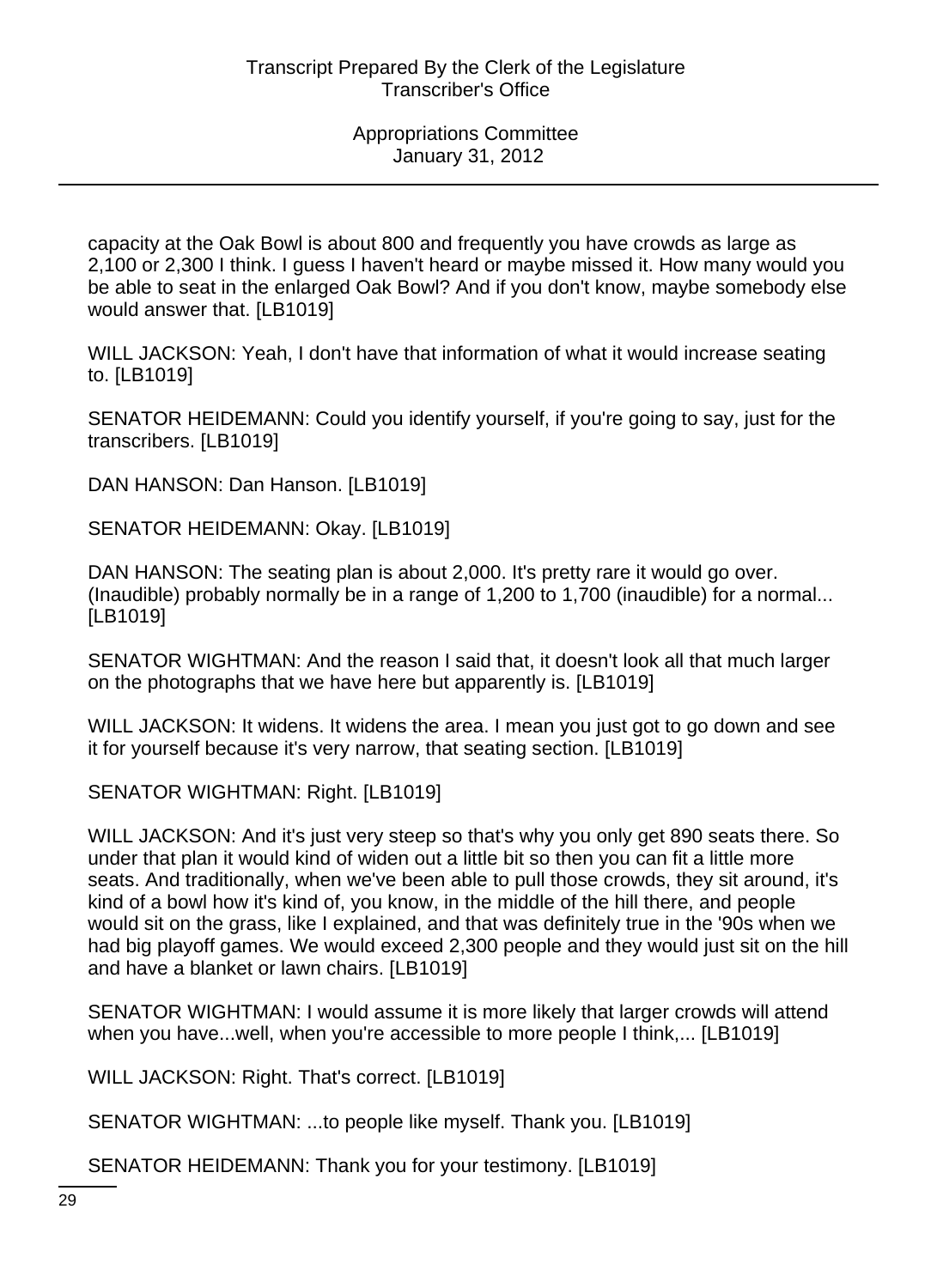WILL JACKSON: Thank you. [LB1019]

SENATOR HEIDEMANN: Is anyone else wishing to testify in favor of LB1019? Does anyone wish to testify in opposition of LB1019? Does anybody want to testify in the neutral position on LB1019? [LB1019]

MARSHALL HILL: (Exhibit 7) I will remember this time, Senator Heidemann. I'm Marshall Hill, executive director of the Nebraska Coordinating Commission for Postsecondary Education, M-a-r-s-h-a-l-l H-i-l-l. Before I make my remarks on the bill, I want to respond to some of the things I've heard you say this afternoon and state our appreciation for your obvious understanding of the need for the range of Nebraska postsecondary education institutions that we have. It's clear we need the university, it's clear we need community colleges, and it's clear we need the state colleges. And we are blessed in this state to have you fully understand that and we all appreciate it. Since 1991, the Nebraska Constitution has called on the Coordinating Commission to review higher education construction projects that are funded with tax dollars. Furthermore, statutes require that the commission review and approve such projects before state warrants can be issued on appropriated funding. If the commission disapproves a project, the state warrants cannot be issued for that funding. The constitution and statutes also assign the commission responsibility for statewide comprehensive planning for postsecondary education and that includes aspects of facilities construction on institution campuses. Basically, there are several points that are emphasized in that. One is that institutions should not deal with their facilities on an ad hoc basis but should have a comprehensive plan for themselves for how new facilities would fit into their overall planning, and second that overall planning and the facilities that make up those plans would support the institution's goals, missions, and the state's goals in the comprehensive plan. And we've made emphasis and emphasize that adequate state funding should be available for maintenance, repair, and renovation of construction projects. The commission has worked very closely with all sectors of Nebraska higher education to develop and periodically revise this comprehensive plan, which among other things governs our review of these kinds of projects. That has worked. The process has saved the state of Nebraska millions of dollars and here's how that works. Basically, a postsecondary institution submits a facility request to the Coordinating Commission for review. Included in that request is a cost estimate. We negotiate and talk with the proposing institution and sometimes disagree on size and scope, and sometimes the institution then lowers its cost request. That is exactly what happened in the case of the Armstrong Gymnasium at Chadron State College. In 2006 the college submitted an application for the project to the Coordinating Commission. In that application the college proposed an allocation of \$15.4 million in state funds. After consultation with the commission staff, the college lowered its request to \$11.82 million with another \$1.25 million to come from private donations. The commission approved that updated proposal with those amounts. Those amounts have now been inflated over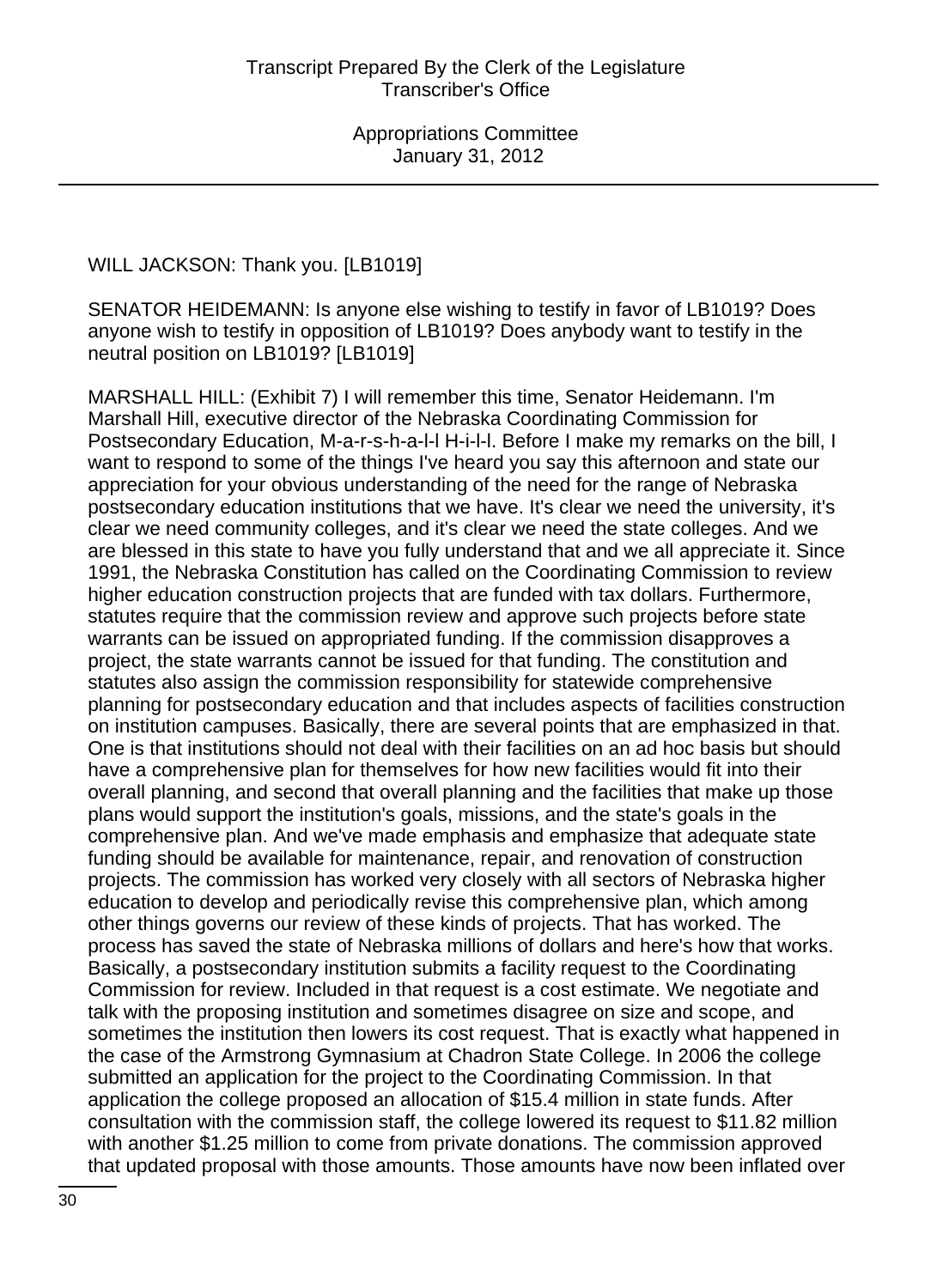Appropriations Committee January 31, 2012

the years to the request that you have in front of you, which we support, which we fully support. This is a project which has gone through our process. You are provided then an independent assessment of the appropriateness of the amount that's being requested. Before I talk about the Peru request, I want to mention that the commission has had a longstanding involvement with Peru State College. The commission this spring is, in its current form, 20 years old, 20 years old. We were authorized and placed in the Nebraska Constitution in 1991 and then put in place in early '93...'92, sorry. And shortly after we assumed our current form, the Legislature asked us to look at the fate of Peru State College. At that time, which was before I came to Nebraska, I understand that the State College System itself was talking about the possibility of moving Peru from its current location to Nebraska City. The supporters of the University of Nebraska were more interested in closing Peru than anything else. The commission did a study, recommended that Peru stay where it is but meet certain performance targets and focus on certain tasks. They have done that and more than succeeded, and so we support their efforts. It's a beautiful campus. The state ought to be proud of it. This afternoon you've heard a lot of comments about the need for modifying these facilities and updating these facilities at Peru. We don't dispute that at all. We have not, though, had the opportunity to provide you with an independent assessment of the appropriateness of the dollars requested, so if you go forward you'll be doing so without that, without that benefit, a benefit we think is important, but that's the reason why I'm testifying in a neutral capacity today. I'd be pleased to respond to any questions you might have. [LB1019]

SENATOR HEIDEMANN: Are there any questions? Thank you for coming in and testifying today. I'm sure, we'll see how we handle this in Appropriations, but eventually the Peru State project will definitely be before you. [LB1019]

MARSHALL HILL: Yes, it would, either through the normal process that would have had it come to us prior to it coming to you or after coming to you. If you approve a certain amount and then it comes to us, it makes our negotiating capacity significantly weakened on whether or not we can approve a lesser amount. I think you realize that. And once again, this...it may indeed be that we would recommend approval of the full amount requested. All I'm saying now is that we have not had the opportunity to go through our normal review process and, therefore, I cannot enthusiastically recommend to you funding of this project in the same way I can the Chadron project. [LB1019]

SENATOR HEIDEMANN: We find this does happen though, and correct me if I'm wrong, but like through the LB605 process where we appropriate money and as the projects come up then they come before you, but the money is actually already in there. [LB1019]

MARSHALL HILL: Banked, yes. [LB1019]